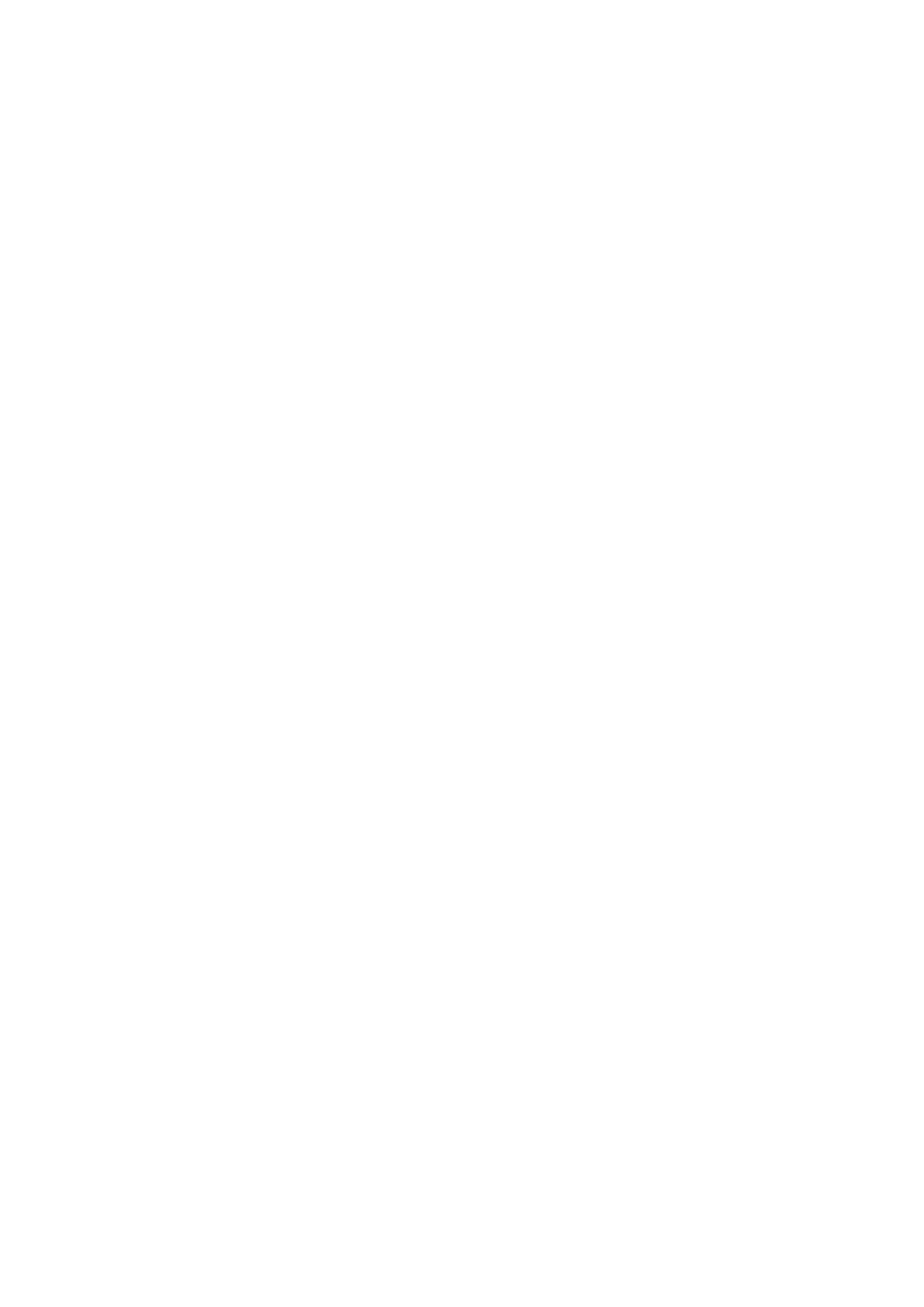

Ellan Vannin

## **MARITIME SECURITY AC T 1995**

## **Index**

**Section Page**

### **PART I – [OFFENCES AGAINST THE SAFETY OF SHIPS AND FIXED](#page-4-0)  [PLATFORMS](#page-4-0) 5**

| $\mathbf{1}$   |                                                                           |  |
|----------------|---------------------------------------------------------------------------|--|
| $\overline{2}$ |                                                                           |  |
| 3              |                                                                           |  |
| $\overline{4}$ |                                                                           |  |
| 5              |                                                                           |  |
| 6              |                                                                           |  |
| 7              |                                                                           |  |
| 8              | Directions for preserving security of petroleum and petroleum products 11 |  |
| 9              |                                                                           |  |

### **PART II – PROTECTION [OF SHIPS AND HARBOUR AREAS](#page-12-0)  [AGAINST ACTS OF VIOLENCE](#page-12-0) 13**

|                                                                                    | General purposes                                                                                                                        | 13        |
|------------------------------------------------------------------------------------|-----------------------------------------------------------------------------------------------------------------------------------------|-----------|
| 10                                                                                 |                                                                                                                                         |           |
|                                                                                    | <b>Powers of Department</b><br>the control of the control of the control of the control of the control of the control of the control of | 13        |
| 11                                                                                 |                                                                                                                                         |           |
| 12                                                                                 |                                                                                                                                         |           |
| 13                                                                                 |                                                                                                                                         |           |
| 14                                                                                 |                                                                                                                                         |           |
| 15                                                                                 |                                                                                                                                         |           |
| 16                                                                                 | General power to direct measures to be taken for purposes to which Part                                                                 |           |
|                                                                                    |                                                                                                                                         |           |
|                                                                                    | Supplemental provisions with respect to directions                                                                                      | <b>20</b> |
| 17                                                                                 |                                                                                                                                         |           |
| 18                                                                                 |                                                                                                                                         |           |
| Operation of directions under Part II in relation to rights and duties under<br>19 |                                                                                                                                         |           |
|                                                                                    |                                                                                                                                         | 22        |
| 20                                                                                 |                                                                                                                                         | .23       |

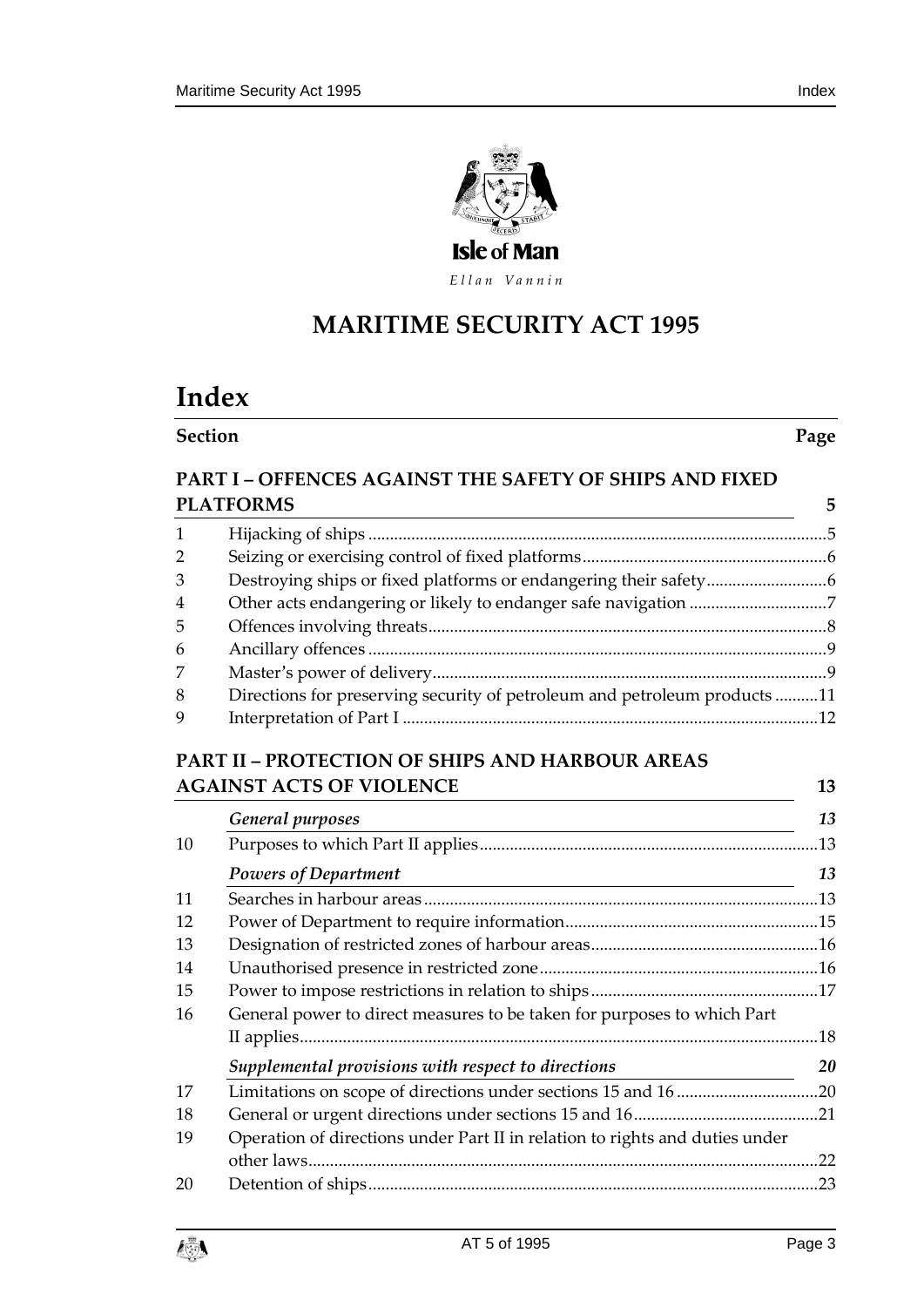|                                    | Offences relating to security of ships and harbour areas                                       | 23 |
|------------------------------------|------------------------------------------------------------------------------------------------|----|
| 21                                 |                                                                                                |    |
| 22                                 |                                                                                                |    |
| 23                                 |                                                                                                |    |
|                                    | Reporting of certain occurrences<br><u> 1989 - Johann Barn, amerikansk politiker (d. 1989)</u> | 25 |
| 24                                 |                                                                                                | 25 |
|                                    | General supplemental provisions                                                                | 26 |
| 25                                 |                                                                                                | 26 |
| 26                                 |                                                                                                | 27 |
|                                    | <b>PART III - MISCELLANEOUS AND GENERAL</b>                                                    | 28 |
| 27                                 |                                                                                                | 28 |
| 28                                 |                                                                                                | 29 |
| 29                                 |                                                                                                | 29 |
| 30                                 |                                                                                                | 29 |
| <b>ENDNOTES</b>                    |                                                                                                |    |
| <b>TABLE OF ENDNOTE REFERENCES</b> |                                                                                                |    |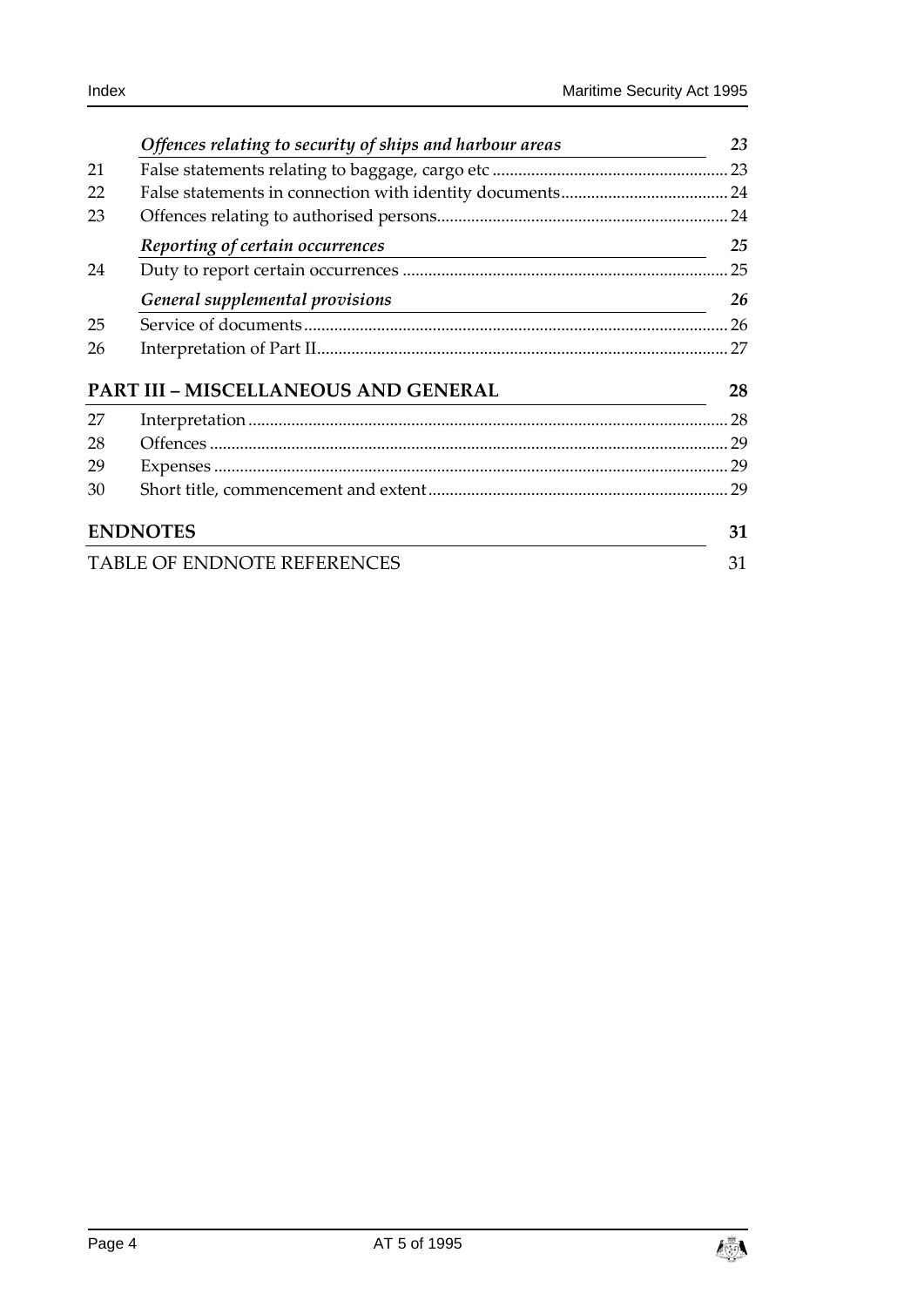

Ellan Vannin

## **MARITIME SECURITY AC T 1995**

| Received Royal Assent: | 11 April 1995  |
|------------------------|----------------|
| Passed:                | 11 April 1995  |
| Commenced:             | 1 January 1996 |

**AN ACT** to give effect to the Convention for the Suppression of Unlawful Acts against the Safety of Maritime Navigation and to the Protocol for the Suppression of Unlawful Acts against the Safety of Fixed Platforms Located on the Continental Shelf which supplements that Convention; to make other provision for the protection of ships and harbour areas against acts of violence; and for connected purposes.

## <span id="page-4-0"></span>**PART I – OFFENCES AGAINST THE SAFETY OF SHIPS AND FIXED PLATFORMS**

### <span id="page-4-1"></span>**1 Hijacking of ships**

[P1990/31/9]

- (1) A person who unlawfully, by the use of force or by threats of any kind, seizes a ship or exercises control of it, commits the offence of hijacking a ship, whatever his nationality and whether the ship is in the Island or elsewhere, but subject to subsection (2).
- (2) Subsection (1) does not apply in relation to a warship or any other ship used as a naval auxiliary or in customs or police service unless —
	- (a) the person seizing or exercising control of the ship is a United Kingdom national, or
	- (b) his act is committed in the Island, or
	- (c) the ship is used in the naval or customs service of the Island or the United Kingdom or in the service of any police force in the Island or the United Kingdom.
- (3) A person guilty of the offence of hijacking a ship is liable on conviction on information to imprisonment for life.

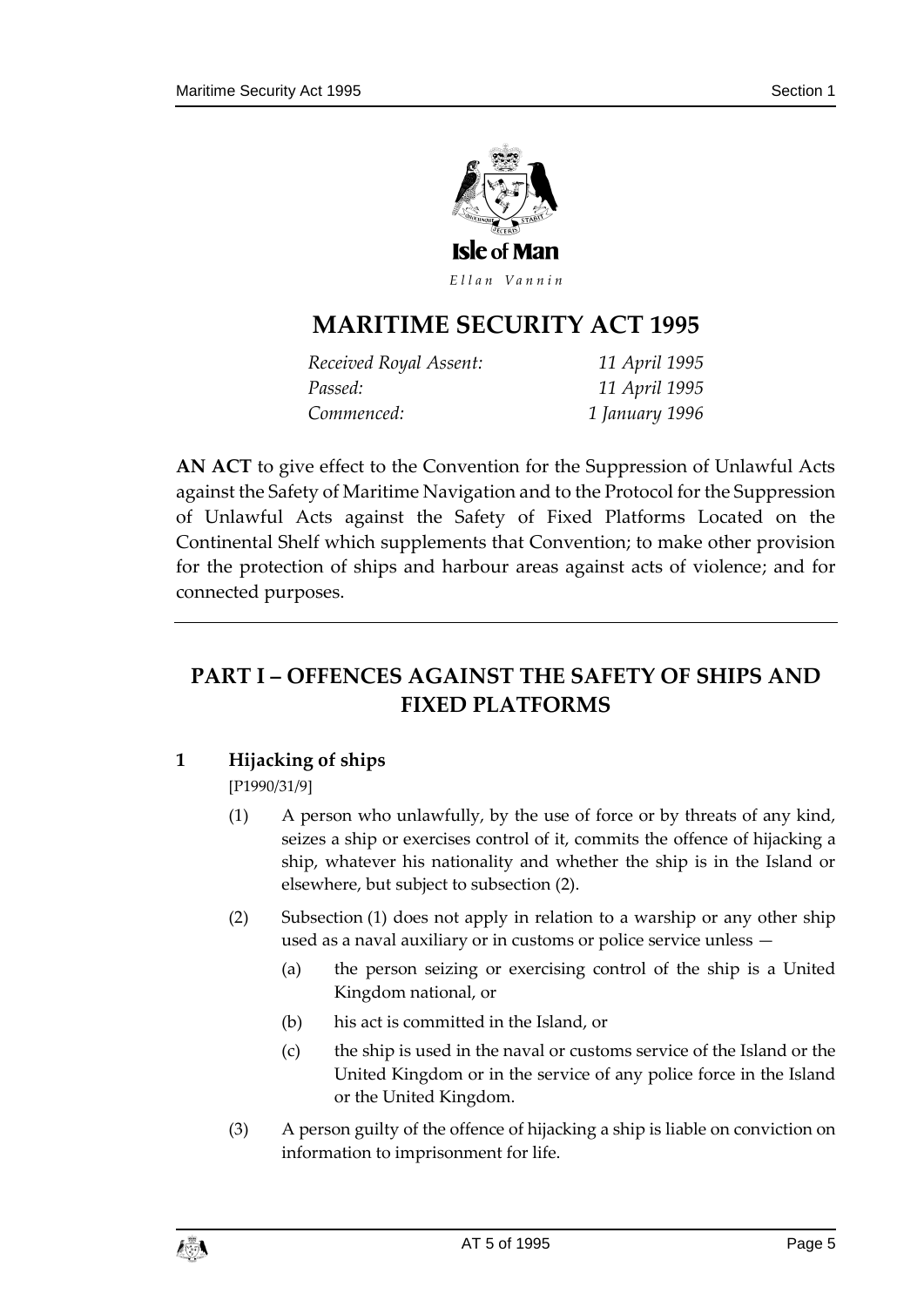### <span id="page-5-0"></span>**2 Seizing or exercising control of fixed platforms**

[P1990/31/10]

- (1) A person who unlawfully, by the use of force or by threats of any kind, seizes a fixed platform or exercises control of it, commits an offence, whatever his nationality and whether the fixed platform is in the Island or elsewhere.
- (2) A person guilty of an offence under this section is liable on conviction on information to imprisonment for life.

### <span id="page-5-1"></span>**3 Destroying ships or fixed platforms or endangering their safety** [P1990/31/11]

- (1) Subject to subsection (5), a person commits an offence if he unlawfully and intentionally
	- (a) destroys a ship or a fixed platform,
	- (b) damages a ship, its cargo or a fixed platform so as to endanger, or to be likely to endanger, the safe navigation of the ship, or as the case may be, the safety of the platform, or
	- (c) commits on board a ship or on a fixed platform an act of violence which is likely to endanger the safe navigation of the ship, or as the case may be, the safety of the platform.
- (2) Subject to subsection (5), a person commits an offence if he unlawfully and intentionally places, or causes to be placed, on a ship or fixed platform any device or substance which —
	- (a) in the case of a ship, is likely to destroy the ship or is likely so to damage it or its cargo as to endanger its safe navigation, or
	- (b) in the case of a fixed platform, is likely to destroy the fixed platform or so to damage it as to endanger its safety.
- (3) Nothing in subsection (2) is to be construed as limiting the circumstances in which the commission of any act —
	- (a) may constitute an offence under subsection (1), or
	- (b) may constitute attempting or conspiring to commit, or aiding, abetting, counselling, procuring or inciting the commission of such an offence.
- (4) Except as provided by subsection (5), subsections (1) and (2) apply whether any such act as is mentioned in those subsections is committed in the Island or elsewhere and whatever the nationality of the person committing the act.
- (5) Subsections (1) and (2) do not apply in relation to any act committed in relation to a warship or any other ship used as a naval auxiliary or in customs or police service unless —
	- (a) the person committing the act is a United Kingdom national, or

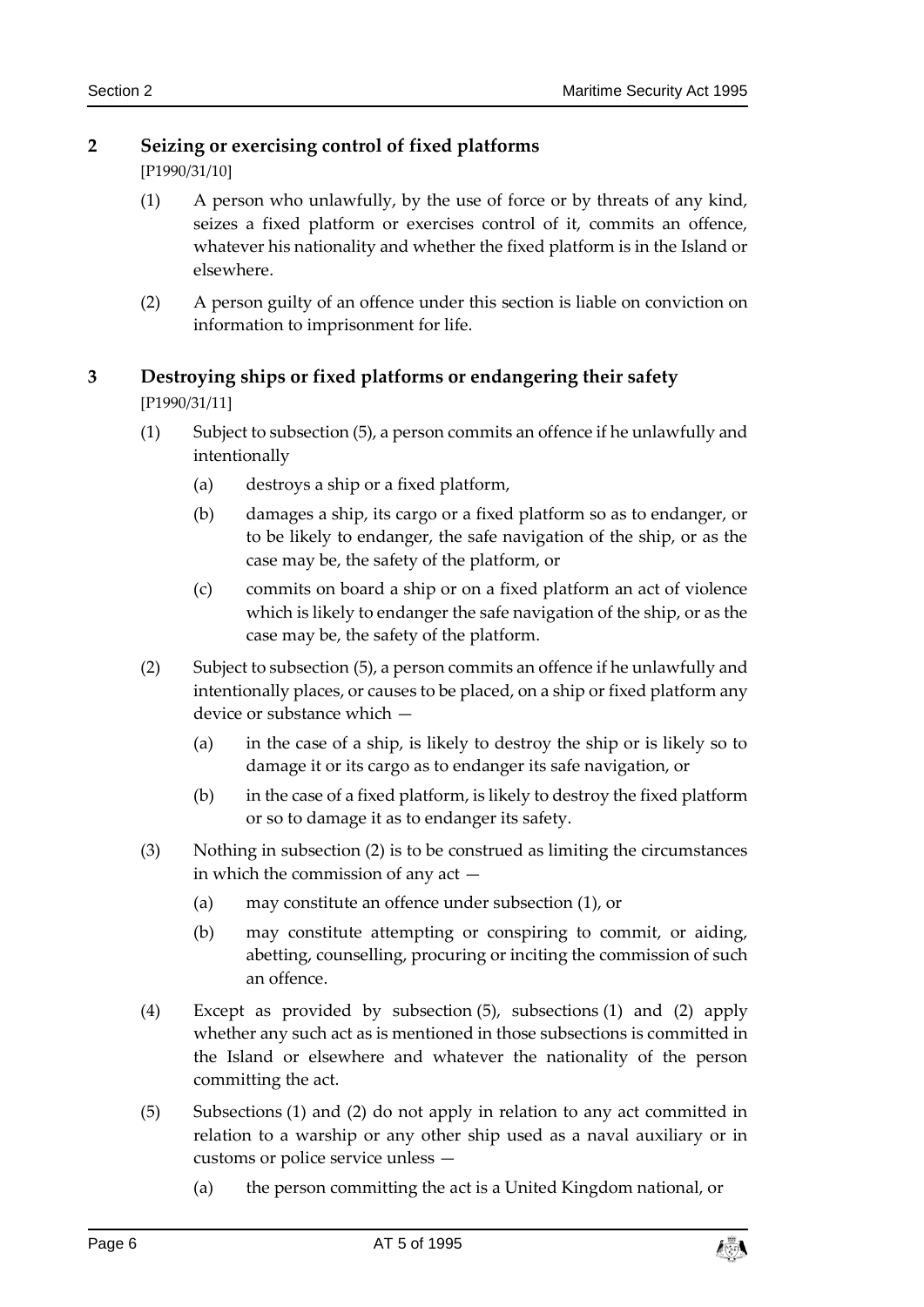- (b) his act is committed in the Island, or
- (c) the ship is used in the naval or customs service of the Island or the United Kingdom or in the service of any police force in the Island or the United Kingdom.
- (6) A person guilty of an offence under this section is liable on conviction on information to imprisonment for life.
- (7) In this section —

"act of violence" means —

- (a) any act done in the Island which constitutes an offence under section 18, 19, 20, 23, 26, 27, 33, 35, 36, 37, 38, 39, 43 or 44 of the *Criminal Code 1872* or under section 2 of the *Explosive Substances Act 1883*, and
- (b) any act done outside the Island which, if done in the Island, would constitute such an offence as is mentioned in paragraph (a), and
- "unlawfully"
	- (a) in relation to the commission of an act in the Island, means so as (apart from this Act) to constitute an offence under the law of the Island, and
	- (b) in relation to the commission of an act outside the Island, means so that the commission of the act would (apart from this Act) have been an offence under the law of the Island if it had been committed in the Island.

### <span id="page-6-0"></span>**4 Other acts endangering or likely to endanger safe navigation** [P1990/31/12]

- (1) Subject to subsection (6), it is an offence for any person unlawfully and intentionally —
	- (a) to destroy or damage any property to which this subsection applies, or
	- (b) seriously to interfere with the operation of any such property,

where the destruction, damage or interference is likely to endanger the safe navigation of any ship.

- (2) Subsection (1) applies to any property used for the provision of maritime navigation facilities, including any land, building or ship so used, and including any apparatus or equipment so used, whether it is on board a ship or elsewhere.
- (3) Subject to subsection (6), it is also an offence for any person intentionally to communicate any information which he knows to be false in a material particular, where the communication of the information endangers the safe navigation of any ship.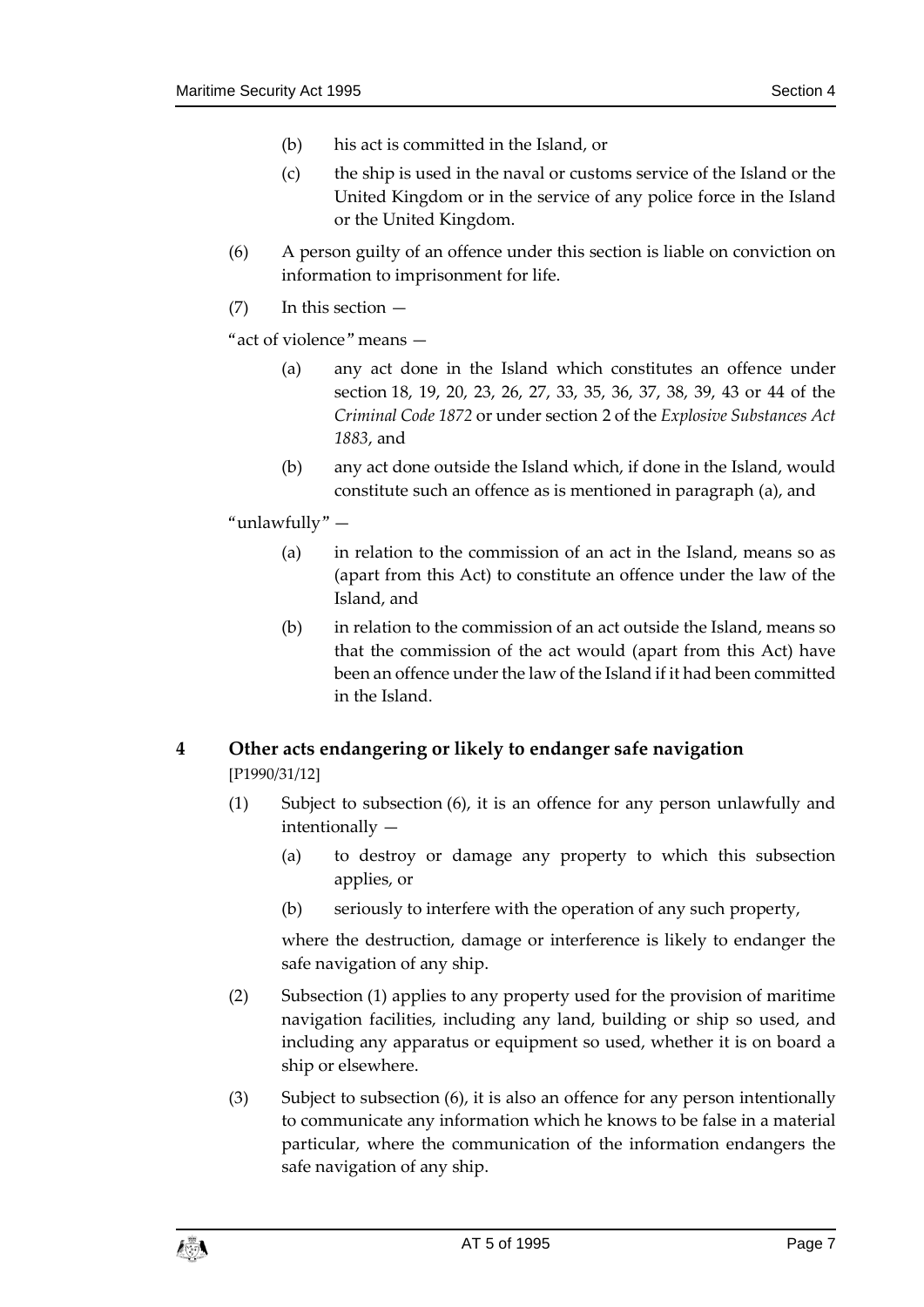- (4) It is a defence for a person charged with an offence under subsection (3) to prove that, when he communicated the information, he was lawfully employed to perform duties which consisted of or included the communication of information and that he communicated the information in good faith in performance of those duties.
- (5) Except as provided by subsection (6), subsections (1) and (3) apply whether any such act as is mentioned in those subsections is committed in the Island or elsewhere and whatever the nationality of the person committing the act.
- (6) For the purposes of subsections (1) and (3) any danger, or likelihood of danger, to the safe navigation of a warship or any other ship used as a naval auxiliary or in customs or police service is to be disregarded unless —
	- (a) the person committing the act is a United Kingdom national, or
	- (b) his act is committed in the Island, or
	- (c) the ship is used in the naval or customs service of the Island or the United Kingdom or in the service of any police force in the Island or the United Kingdom.
- (7) A person guilty of an offence under this section is liable on conviction on information to imprisonment for life.
- (8) In this section "unlawfully" has the same meaning as in section 3.

<span id="page-7-0"></span>**5 Offences involving threats**

[P1990/31/13]

- (1) A person commits an offence if
	- (a) in order to compel any other person to do or abstain from doing any act, he threatens that he or some other person will do in relation to any ship or fixed platform an act which is an offence by virtue of section 3(1), and
	- (b) the making of that threat is likely to endanger the safe navigation of the ship or, as the case may be, the safety of the fixed platform.
- (2) Subject to subsection (4), a person commits an offence if  $-$ 
	- (a) in order to compel any other person to do or abstain from doing any act, he threatens that he or some other person will do an act which is an offence by virtue of section 4(1), and
	- (b) the making of that threat is likely to endanger the safe navigation of any ship.
- (3) Except as provided by subsection (4), subsections (1) and (2) apply whether any such act as is mentioned in those subsections is committed in the Island or elsewhere and whatever the nationality of the person committing the act.

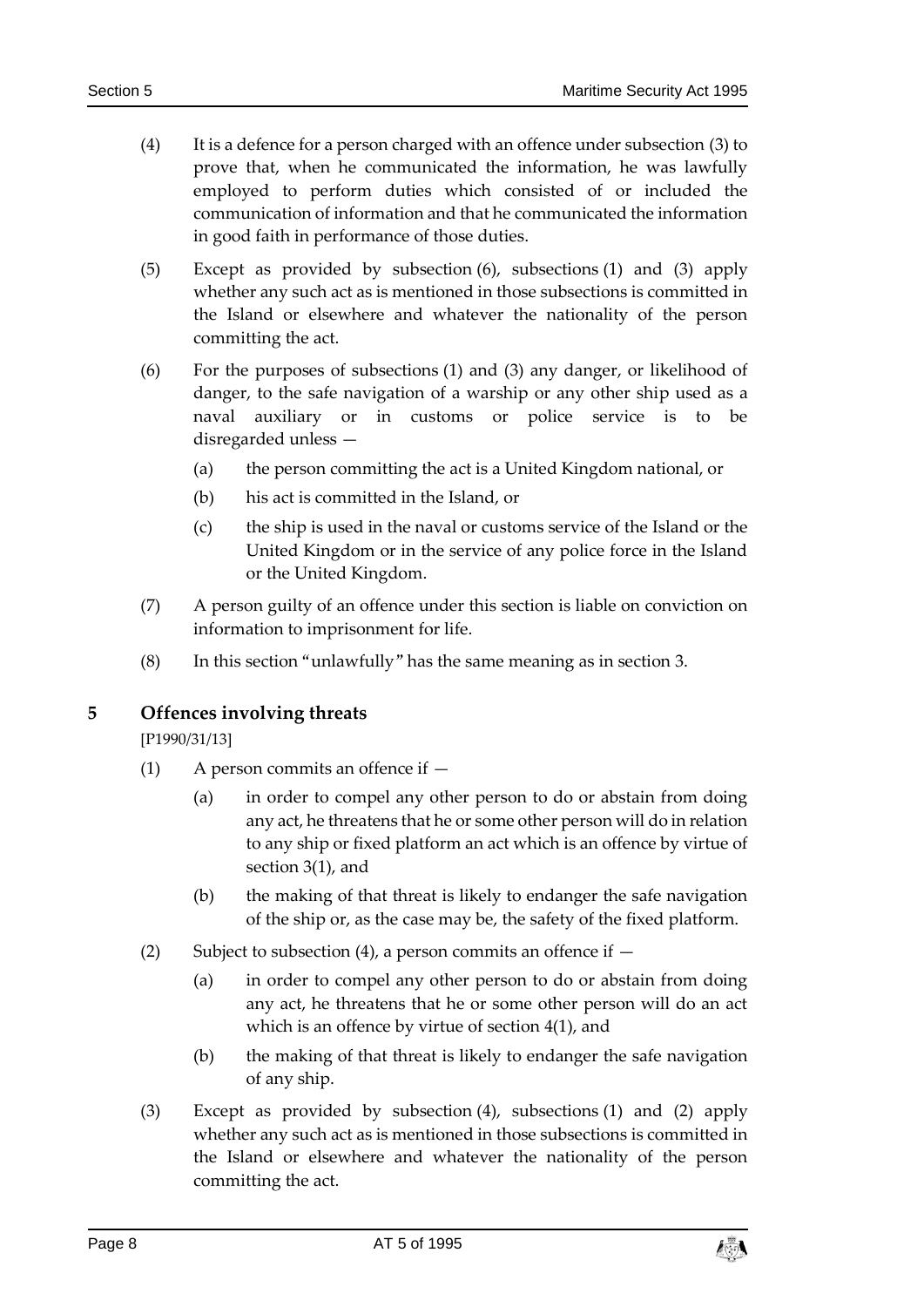- (4) Section 4(6) applies for the purposes of subsection (2)(b) as it applies for the purposes of section 4(1) and (3).
- (5) A person guilty of an offence under this section is liable on conviction on information to imprisonment for life.

### <span id="page-8-0"></span>**6 Ancillary offences**

[P1990/31/14]

- (1) Where a person (of whatever nationality) does outside the Island any act which, if done in the Island, would constitute an offence falling within subsection (2), his act shall constitute that offence if it is done in connection with an offence under section 1, 2, 3 or 4 committed or attempted by him.
- (2) The offences falling within this subsection are the offences referred to in the definition of "act of violence" in section 3(7).
- (3) Subsection (1) has effect without prejudice to section 686 or 687 of the Merchant Shipping Act 1894 (offences committed on board British ships or by British seamen) (an Act of Parliament) or section 8 of the *Mineral Workings (Offshore Installations) (Isle of Man) Act 1974* (application of criminal law to offshore installations).
- (4) It is an offence for any person in the Island to induce or assist the commission outside the Island of any act which —
	- (a) would, but for section 1(2), be an offence under that section, or
	- (b) would, but for section 3(5), be an offence under that section, or
	- (c) would, but for section 4(6), be an offence under that section, or
	- (d) would, but for section 5(4), be an offence under that section.
- (5) A person who commits an offence under subsection (4) is liable on conviction on information to imprisonment for life.
- (6) Subsection (4) has effect without prejudice to the operation, in relation to any offence under section 1, 3, 4 or 5 of this Act or sections 350, 351 and 356 of the *Criminal Code 1872*.

### <span id="page-8-1"></span>**7 Master's power of delivery**

[P1990/31/15]

- (1) The provisions of this section shall have effect for the purposes of any proceedings before any court in the Island.
- (2) If the master of a ship, wherever that ship may be, and whatever the State (if any) in which it may be registered, has reasonable grounds to believe that any person on board the ship has —
	- (a) committed any offence under section 1, 3, 4 or 5,
	- (b) attempted to commit such an offence, or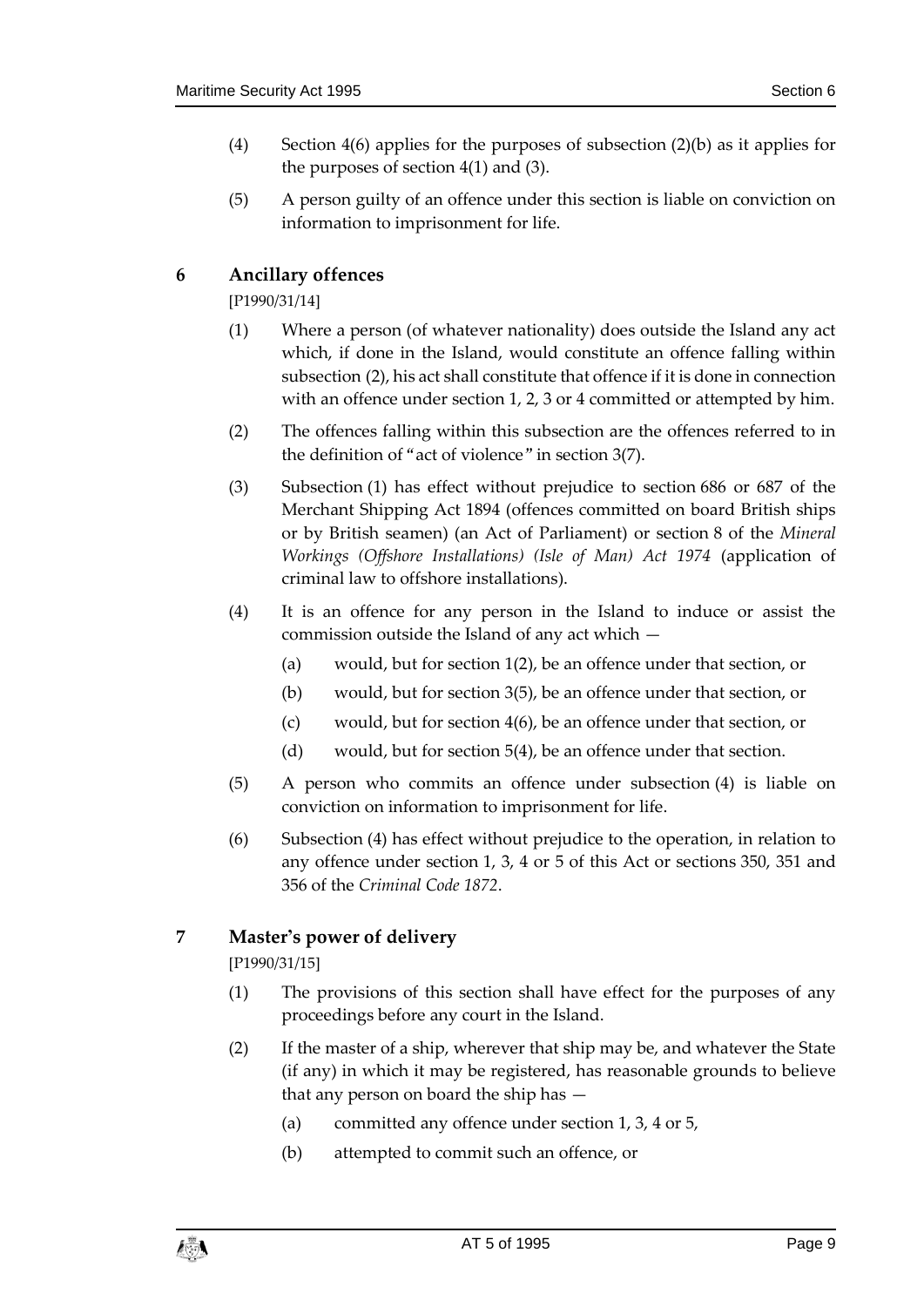(c) aided, abetted, counselled, procured or incited the commission of such an offence,

in relation to any ship other than a warship or other ship used as a naval auxiliary or in customs or police service, he may deliver that person to an appropriate officer in the Island or any other Convention country.

- (3) Where the master of a ship intends to deliver any person in the Island or any other Convention country in accordance with subsection (2) he shall give notification to an appropriate officer in that country —
	- (a) of his intention to deliver that person to an appropriate officer in that country; and
	- (b) of his reasons for intending to do so.
- (4) Any notification under subsection (3) must be given
	- (a) before the ship in question has entered the territorial sea of the country concerned; or
	- (b) if in the circumstances it is not reasonably practicable to comply with paragraph (a), as soon as reasonably practicable after the ship has entered that territorial sea.
- (5) Where the master of a ship delivers any person to an appropriate officer in any country under subsection (2) he shall —
	- (a) make to an appropriate officer in that country such oral or written statements relating to the alleged offence as that officer may reasonably require; and
	- (b) deliver to an appropriate officer in that country such other evidence relating to the alleged offence as is in the master's possession.
- (6) The master of a ship who without reasonable excuse fails to comply with subsection (3) or (5) is guilty of an offence and liable on summary conviction to a fine not exceeding £1,000.
- (7) It is a defence for a master of a ship charged with an offence under subsection (6) of failing to comply with subsection (3) to show that he believed on reasonable grounds that the giving of the notification required by subsection (3) would endanger the safety of the ship and, except where the country concerned is the Island, that either —
	- (a) he notified some other competent authority in the country concerned within the time required by subsection (4), or
	- (b) he believed on reasonable grounds that the giving of notification to any competent authority in that country would endanger the safety of the ship.
- $(8)$  In this section  $-$

"appropriate officer" means —

(a) in relation to the Island, a constable or immigration officer, and

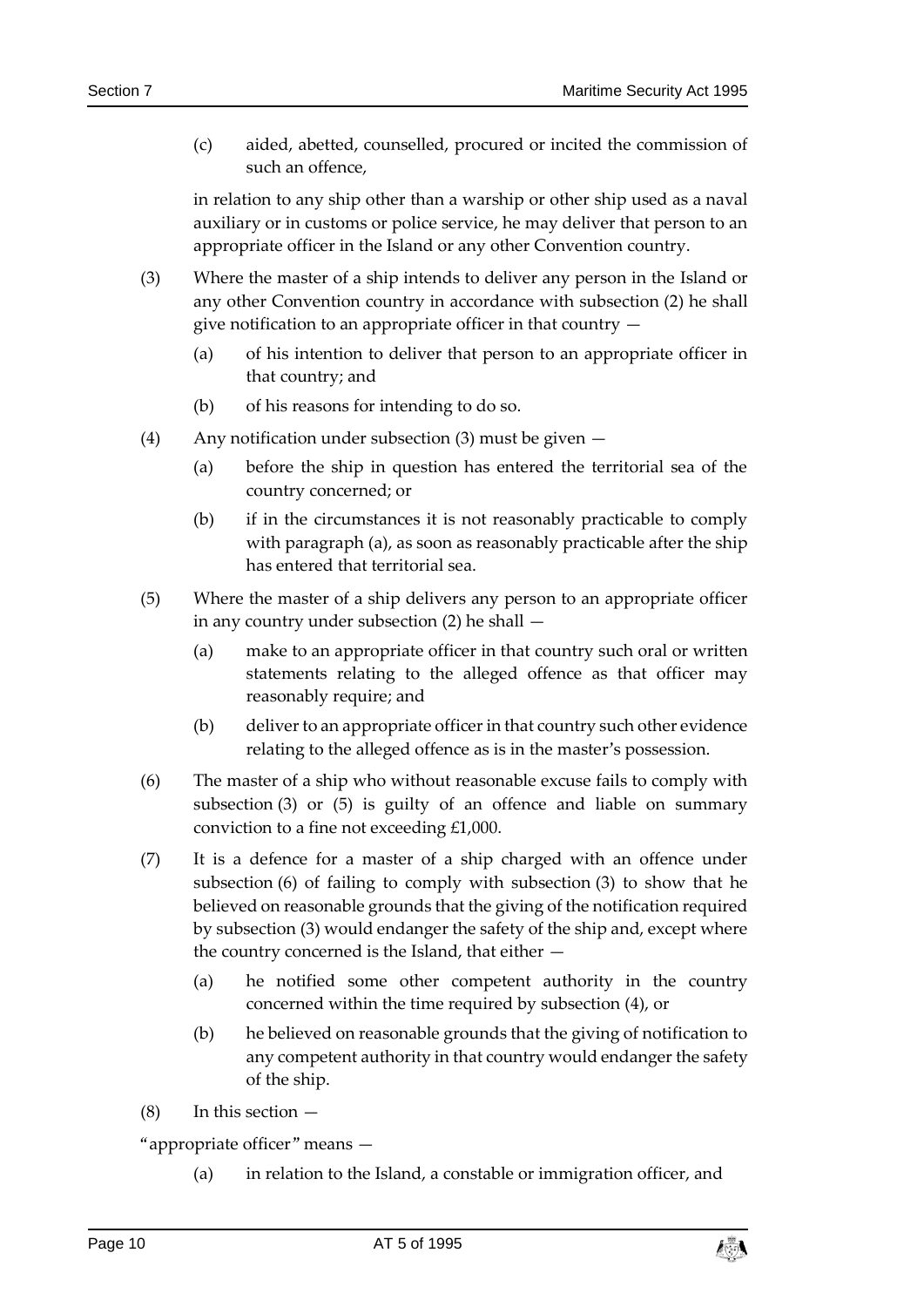- (b) in relation to any other Convention country outside the Island, an officer having functions corresponding to the functions in the Island either of a constable or of an immigration officer,
- "Convention country" means a country in which the Convention for the Suppression of Unlawful Acts against the Safety of Maritime Navigation, which was signed at Rome on 10th March 1988, is for the time being in force; if Her Majesty has by Order in Council made under section 15 of the Aviation and Maritime Security Act 1990 (an Act of Parliament) certified that any country specified in the Order is for the time being a Convention country, any such Order in Council for the time being in force shall be conclusive evidence that the country in question is for the time being a Convention country;
- "master" has the same meaning as in section 78(1) of the *Merchant Shipping Registration Act 1991*.

### <span id="page-10-0"></span>**8 Directions for preserving security of petroleum and petroleum products**

- (1) The Department may, after consultation with the Department of Environment, Food and Agriculture and with a person to whom this section applies, give to that person such directions of a general character as appear to the Department to be requisite or expedient for the purpose of preserving the security of any offshore installation, onshore terminal or oil refinery.**<sup>1</sup>**
- (2) If it appears to the Department to be requisite or expedient to do so for the purpose mentioned in subsection (1), it may, after consultation with the Department of Environment, Food and Agriculture and with a person to whom this section applies, give to that person a direction requiring him (according to the circumstances of the case) to do, or not to do, a particular thing specified in the direction.**<sup>2</sup>**
- (3) A person to whom this section applies shall give effect to any direction given to him under this section notwithstanding any other duty imposed on him by or under any enactment.
- (4) The Department shall lay before Tynwald a copy of every direction given under this section unless it is of the opinion that disclosure of the direction is against the interests of national security or the commercial interests of any person.
- (5) A person shall not disclose, or be required by virtue of any enactment or otherwise to disclose, anything done by virtue of this section if the Department has notified him that it is of the opinion that disclosure of that thing is against the interests of national security or the commercial interests of some other person.
- (6) This section applies to any person who is the operator of an offshore installation, onshore terminal or oil refinery.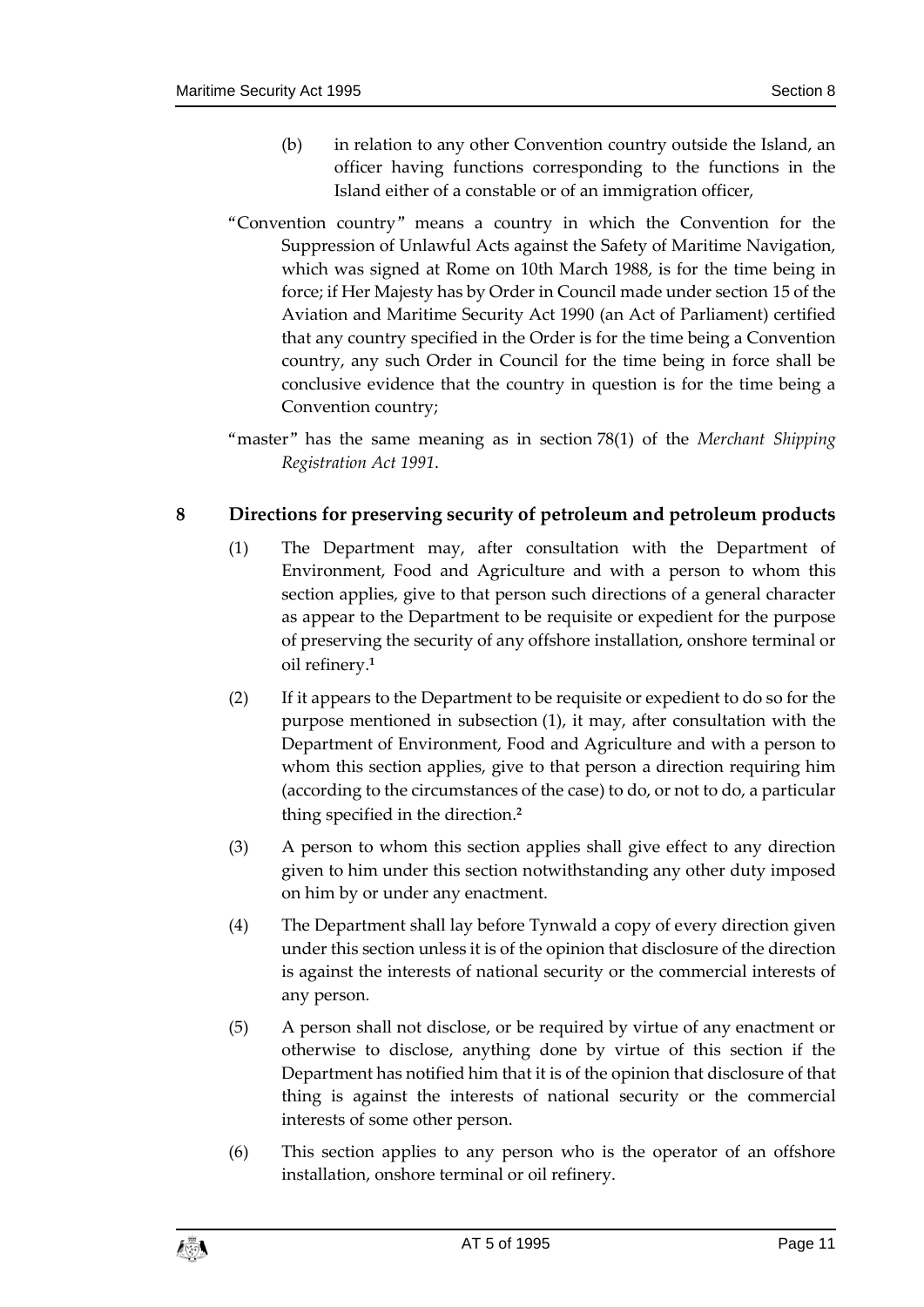(7) In this section —

- "offshore installation" has the same meaning as in section 1(3) of the *Mineral Workings (Offshore Installations) (Isle of Man) Act 1974*;
- "oil refinery" includes an installation for processing petroleum products;
- "onshore terminal" means an onshore terminal which receives petroleum directly or indirectly from an offshore installation;
- "petroleum" has the same meaning as in the *Petroleum Act 1986*;
- "petroleum products" means the following substances produced directly or indirectly from crude, namely, fuels, lubricants, bitumen, wax, industrial spirits and any wide-range substance (meaning a substance whose final boiling point at normal atmospheric pressure is more than 50 degrees C higher than its initial boiling point).

### <span id="page-11-0"></span>**9 Interpretation of Part I**

[P1990/31/17]

In this Part —

"**fixed platform**" means —

- (a) any offshore installation, within the meaning of section 1(3) of the *Mineral Workings (Offshore Installations) (Isle of Man) Act 1974*, which is not a ship, and
- (b) any other artificial island, installation or structure which
	- (i) permanently rests on, or is permanently attached to, the seabed,
	- (ii) is maintained for the purposes of the exploration or exploitation of resources or for other economic purposes, and
	- (iii) is not connected with dry land by a permanent structure providing access at all times and for all purposes;

"**naval service**" includes military and air force service;

- "**ship**" means any vessel (including hovercraft, submersible craft and other floating craft) other than one which —
	- (a) permanently rests on, or is permanently attached to, the seabed, or
	- (b) has been withdrawn from navigation or laid up; and

"**United Kingdom national**" means any individual who is —

- (a) a British citizen, a British Dependent Territories citizen, a British National (Overseas) or a British Overseas citizen,
- (b) a person who under the *British Nationality Act 1981* (an Act of Parliament) is a British subject, or
- (c) a British protected person (within the meaning of that Act).

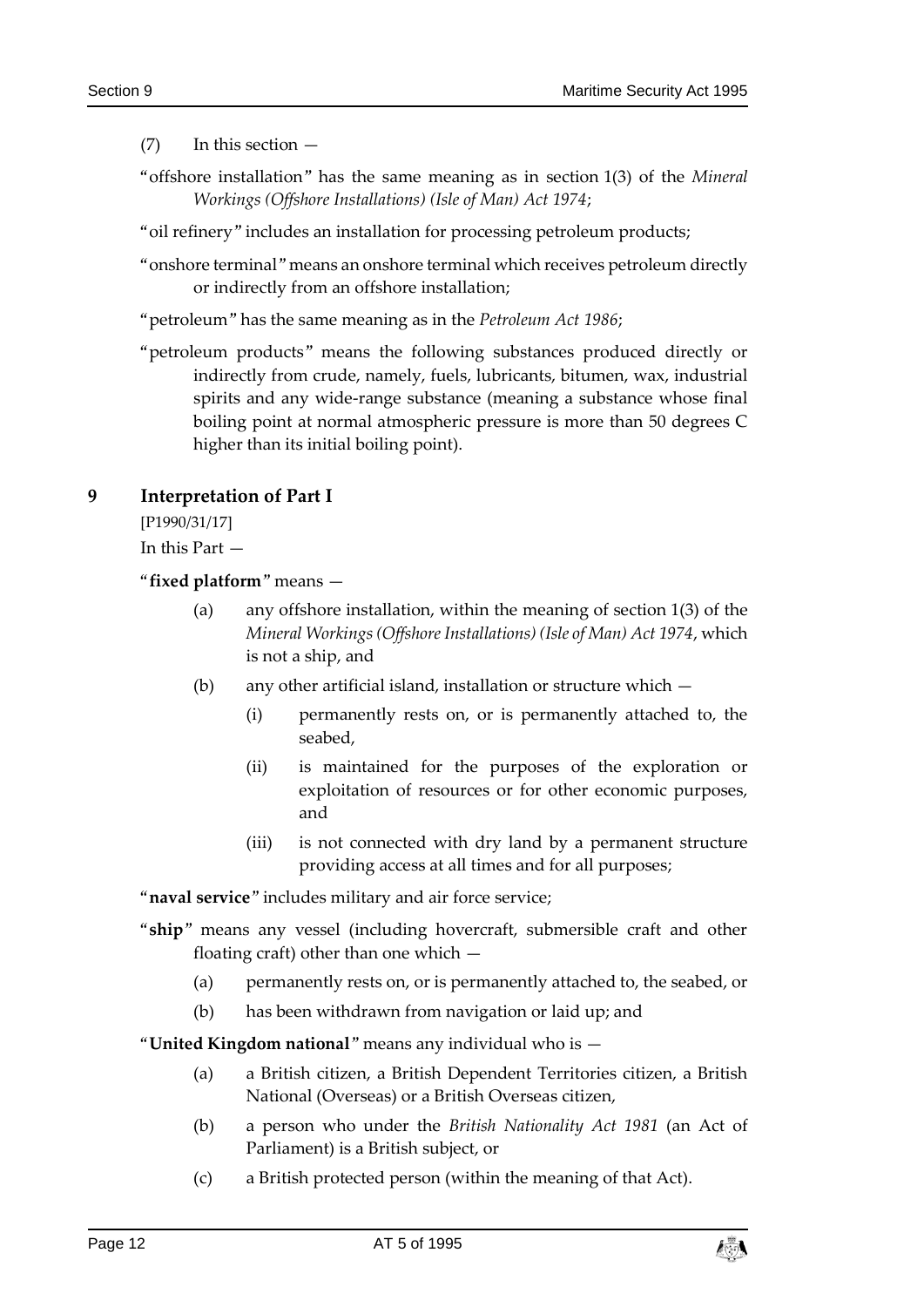## <span id="page-12-1"></span><span id="page-12-0"></span>**PART II – PROTECTION OF SHIPS AND HARBOUR AREAS AGAINST ACTS OF VIOLENCE**

#### *General purposes*

### <span id="page-12-2"></span>**10 Purposes to which Part II applies**

[P1990/31/18]

- (1) The purposes to which this Part applies are the protection against acts of violence
	- (a) of ships, and of persons or property on board ships, and
	- (b) of harbour areas, of such persons as are at any time present in any part of a harbour area and of such property as forms part of a harbour area or is at any time (whether permanently or temporarily) in any part of a harbour area.
- (2) In this Part "**act of violence**" means any act (whether actual or potential, and whether done or to be done in the Island or elsewhere) which either —
	- (a) being an act done in the Island, constitutes, or
	- (b) if done in the Island would constitute,

an offence referred to in the definition of "act of violence" in section 3(7).

<span id="page-12-3"></span>(3) In this Part "**harbour area**" means the area within the limits of any harbour (within the meaning of the *Harbours Act 2010*).**<sup>3</sup>**

### *Powers of Department*

### <span id="page-12-4"></span>**11 Searches in harbour areas**

[P1990/31/22]

- (1) For purposes to which this Part applies, the Department may secure that searches to which this section applies are carried out by authorised persons.
- (2) In this Part "**authorised person**" means
	- (a) a member of the Isle of Man Constabulary;
	- (b) any other constable; and
	- (c) a person authorised under subsection (3).
- (3) The Department may by instrument in writing designate fit and proper persons as authorised persons under subsection (2)(c) for any of the purposes of this Part but the Department shall not authorise any person to exercise any power to undertake searches of persons unless it is satisfied that the appointee is suitably qualified and has received appropriate training.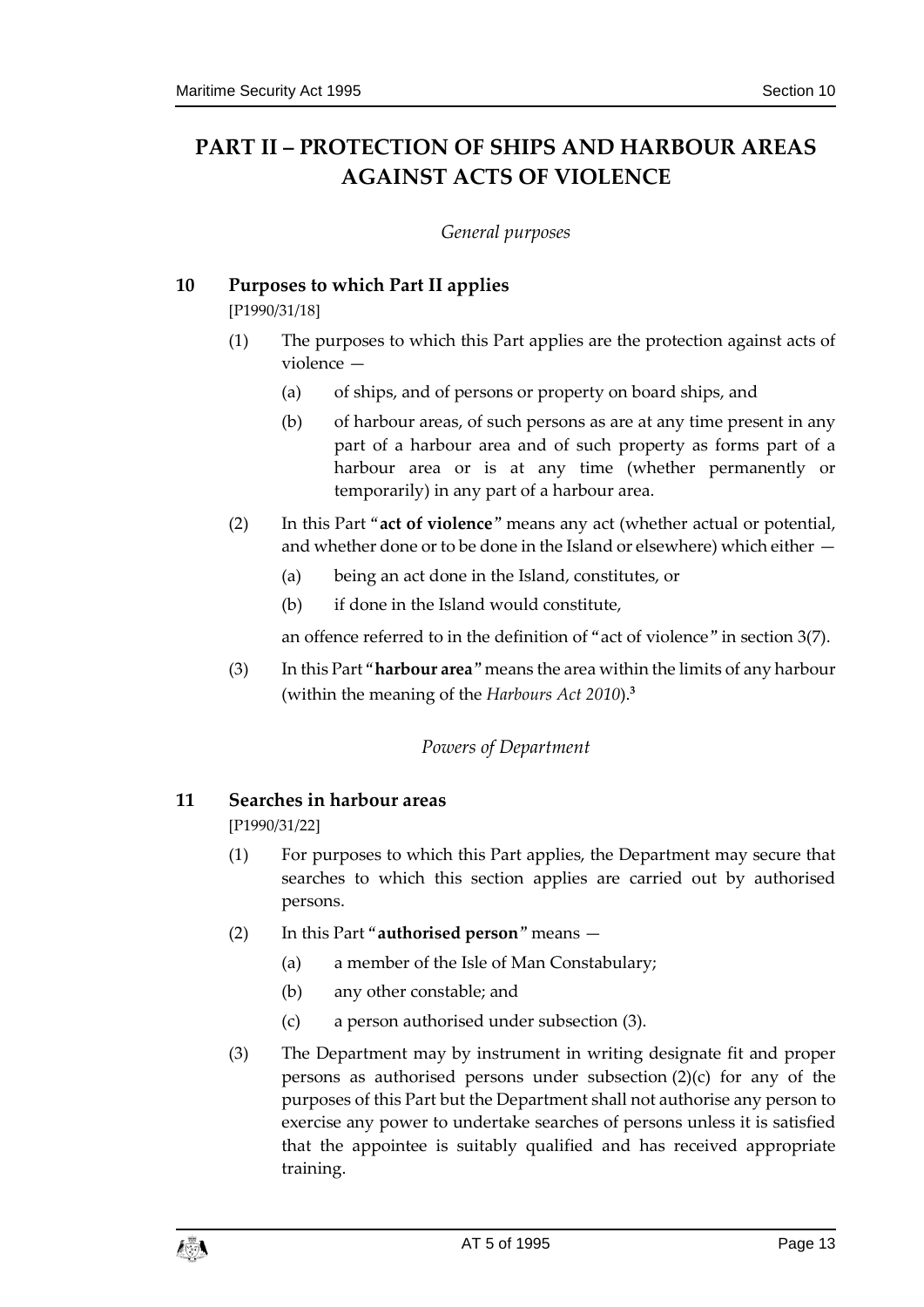- (4) An authorised person shall, if required, produce written evidence of his appointment when exercising any power under this Part.
- (5) An authorised person shall not exercise any power under this Part to search any person unless the authorised person is specifically authorised by the Department to exercise such power.
- (6) The searches to which this section applies, in relation to a harbour area, are searches —
	- (a) of the harbour area or any part of it,
	- (b) of any ship which at the time when the direction is given or at any subsequent time is in the harbour area,
	- (c) of property (other than ships) which may at any time be in the harbour area; and
	- (d) subject to subsection (5), of persons.
- (7) Subject to subsections (8) and (9), if an authorised person has reasonable cause to suspect that an article to which this subsection applies is in, or may be brought into, any part of the harbour area, he may, by virtue of this subsection and without a warrant, search any part of the harbour area or any ship, vehicle, goods or other movable property of any description which, or any person who, is for the time being in any part of the harbour area, and for that purpose —
	- (a) may enter any building or works in the harbour area, or enter upon any land in the harbour area, if need be by force,
	- (b) may go on board any such ship and inspect the ship,
	- (c) may stop any such ship and, for so long as may be necessary for that purpose, prevent it from being moved, and
	- (d) may stop any such vehicle, goods, property or person and detain it or him for so long as may be necessary for that purpose.
- (8) In the case of premises used only as a private dwelling any power to search or enter conferred by subsection (7) may not be exercised except by a member of the Isle of Man Constabulary under the authority of a warrant issued by a justice of the peace.
- (9) If, on an application made by a member of the Isle of Man Constabulary, a justice of the peace is satisfied that there are reasonable grounds for suspecting that an article to which subsection (7) applies is in any premises used only as a private dwelling, he may issue a warrant authorising a member of the Isle of Man Constabulary to enter and search the premises.
- (10) Subsection (7) applies to the following articles  $-$ 
	- (a) any firearm, or any article having the appearance of being a firearm, whether capable of being discharged or not,
	- (b) any explosive, any article manufactured or adapted (whether in the form of a bomb, grenade or otherwise) so as to have the appearance

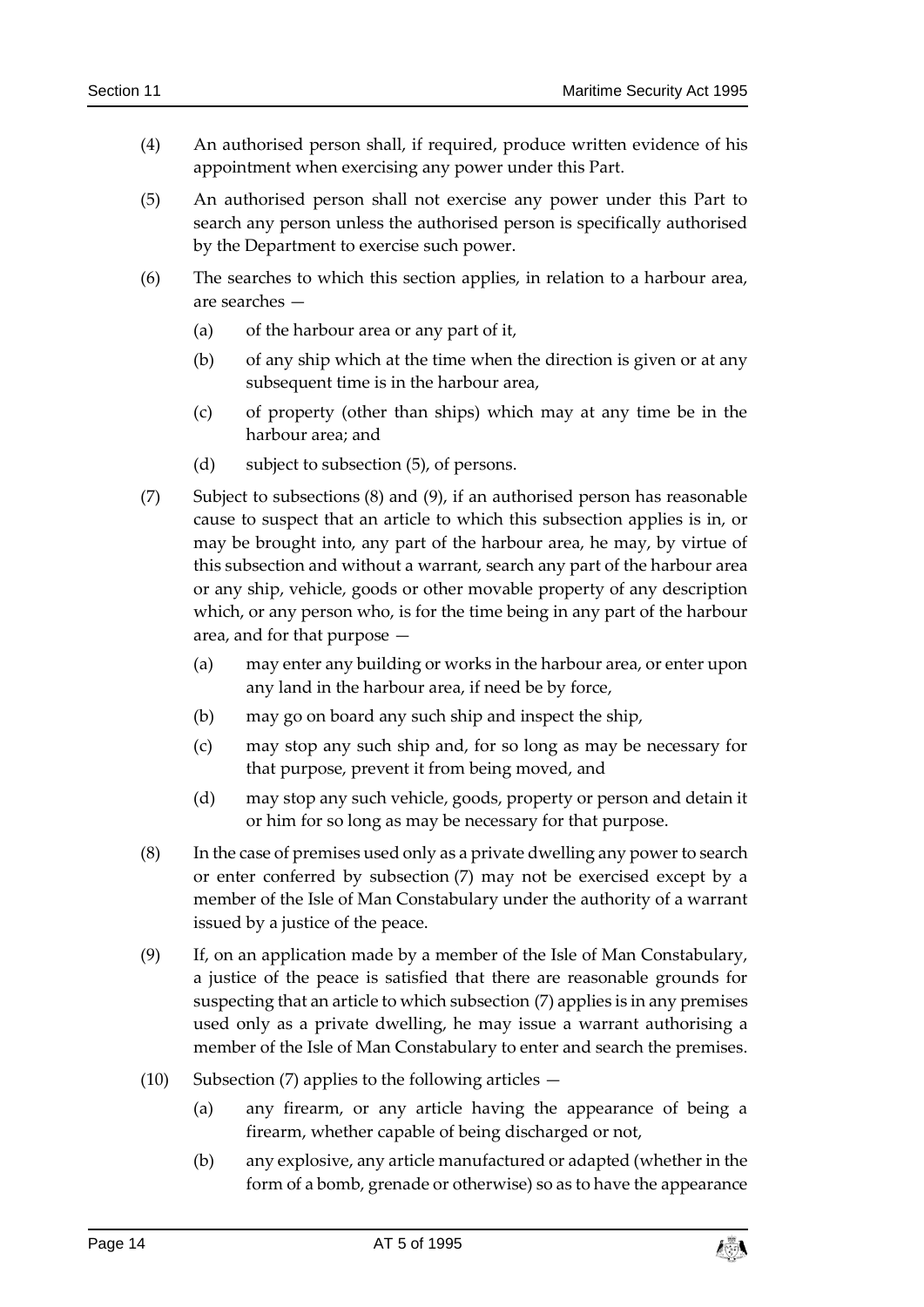of being an explosive, whether it is capable of producing a practical effect by explosion or not, or any article marked or labelled so as to indicate that it is or contains an explosive, and

- (c) any article (not falling within either of the preceding paragraphs) made or adapted for use for causing injury to or incapacitating a person or for destroying or damaging property, or intended by the person having it with him for such use, whether by him or by any other person.
- (11) Any person who intentionally obstructs an authorised person acting in the exercise of a power conferred on him by subsection (7) is guilty of an offence and is liable —
	- (a) on summary conviction, to a fine not exceeding  $£5,000;$
	- (b) on conviction on information, to a fine or to imprisonment for a term not exceeding 2 years or to both.
- (12) Subsection (7) has effect without prejudice to the operation, in relation to any offence under this Act of any rule of law relating to the power to arrest without warrant.

### <span id="page-14-0"></span>**12 Power of Department to require information**

[P1990/31/19]

- (1) The Department may, by notice in writing served on any of the following persons —
	- (a) the owner, charterer, manager or master of  $-$ 
		- (i) a Manx ship, or
		- (ii) any other ship which is in, or appears to the Department to be likely to enter, a harbour area,
	- (b) any person who carries on harbour operations in a harbour area, and
	- (c) any person who is permitted to have access to a restricted zone of a harbour area for the purposes of the activities of a business carried on by him,

require that person to provide the Department with such information specified in the notice as the Department may require in connection with the exercise by the Department of its functions under this Part.

- (2) A notice under subsection (1) shall specify a date (not being earlier than 7 days from the date on which the notice is served) before which the information required by the notice in accordance with subsection (1) is to be furnished to the Department.
- (3) Any such notice may also require the person on whom it is served, after he has furnished to the Department the information required by the notice in accordance with subsection (1), to inform the Department if at any time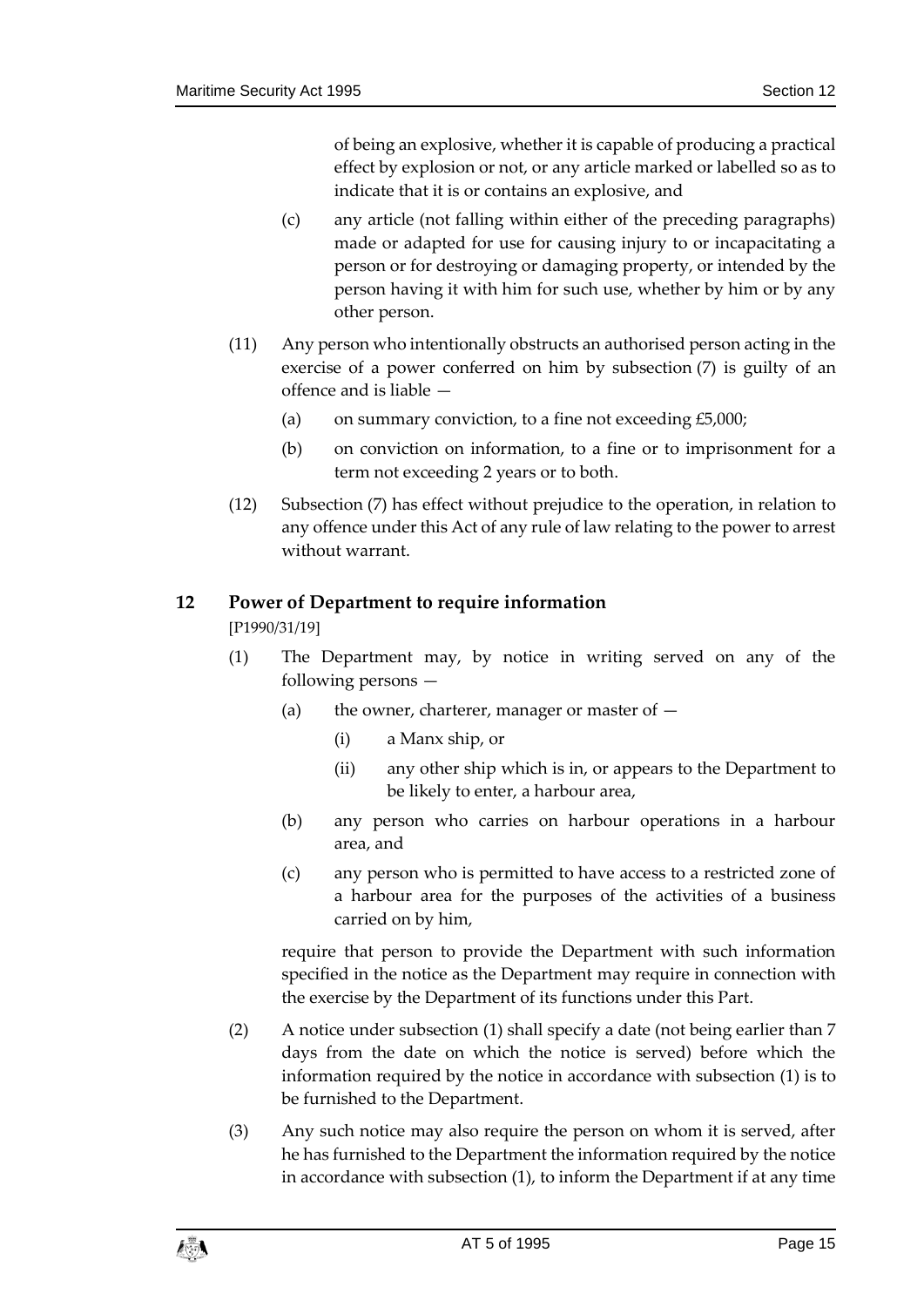the information previously furnished to the Department (including any information furnished in pursuance of a requirement imposed by virtue of this subsection) is rendered inaccurate by any change of circumstances (including the taking of any further measures for purposes to which this Part applies or the alteration or discontinuance of any measures already being taken).

- (4) In so far as such a notice requires further information to be furnished to the Department in accordance with subsection (3), the Department shall require that information to be furnished to it before the end of such period (not being less than 7 days from the date on which the change of circumstances occurs) as is specified in the notice for the purposes of this subsection.
- (5) Any person who
	- (a) without reasonable excuse, fails to comply with a requirement imposed on him by a notice under this section, or
	- (b) in furnishing any information so required, makes a statement which he knows to be false in a material particular, or recklessly makes a statement which is false in a material particular,

shall be guilty of an offence and shall be liable —

- (i) on summary conviction, to a fine not exceeding  $£5,000;$
- (ii) on conviction on information, to a fine or to imprisonment for a term not exceeding 2 years or to both.
- (6) A notice served on a person under subsection (1) may at any time  $-$ 
	- (a) be revoked by a notice in writing served on him by the Department, or
	- (b) be varied by a further notice under subsection  $(1)$ .
- (7) Information furnished to the Department under this section may be passed to the Secretary of State.

### <span id="page-15-0"></span>**13 Designation of restricted zones of harbour areas**

[P1990/31/20]

- (1) The Department may by order designate the whole or any part of a harbour area as a restricted zone for the purposes of this Part.
- (2) The whole or any part of a harbour area may be designated as a restricted zone, or part of a restricted zone, for specified days or times of day only.

### <span id="page-15-1"></span>**14 Unauthorised presence in restricted zone**

[P1990/31/39]

- $(1)$  A person shall not  $-$ 
	- (a) go, with or without a vehicle or vessel, onto or into any part of a restricted zone of a harbour area except with the permission of the

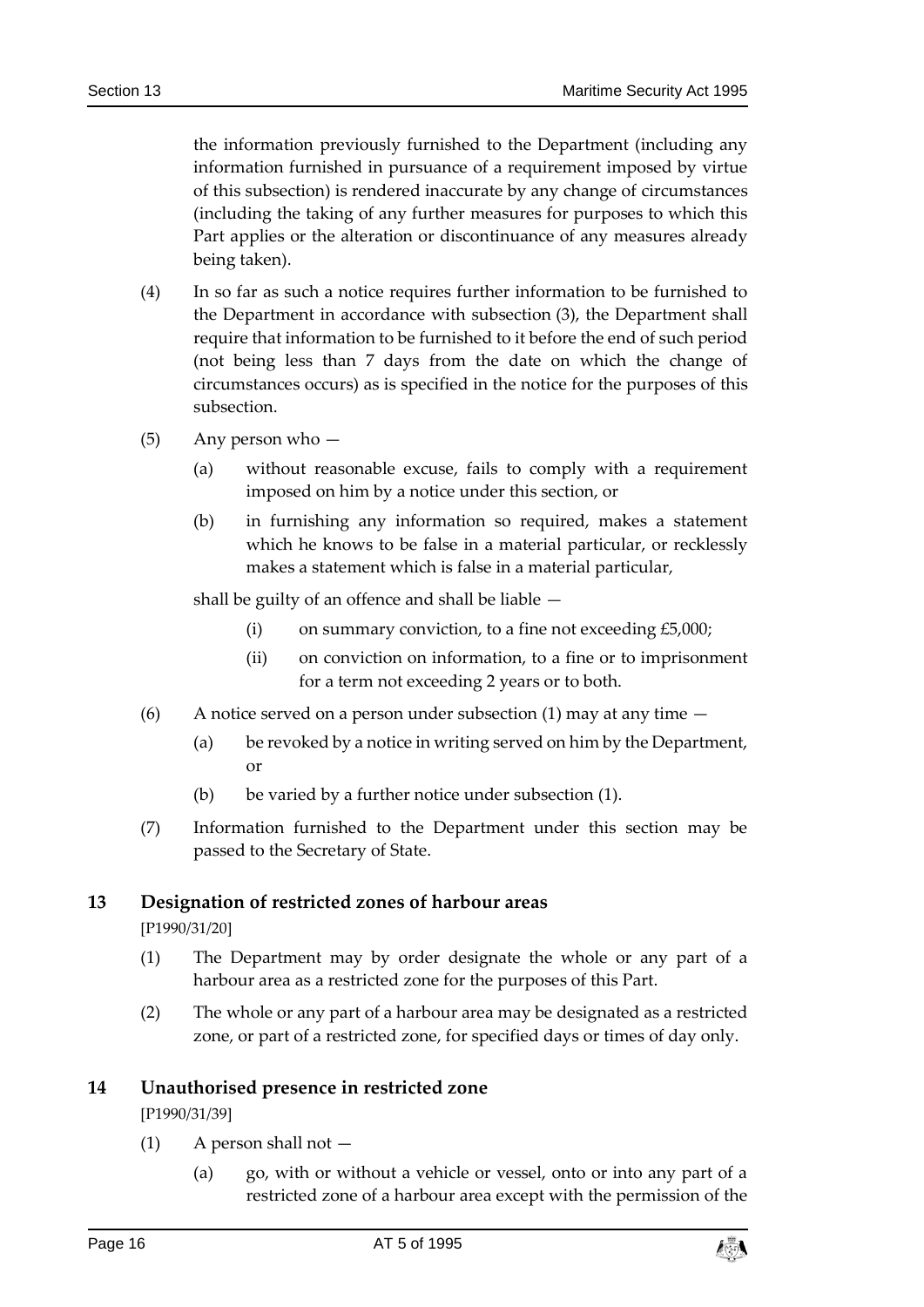Department or a person acting on behalf of the Department and in accordance with any conditions subject to which that permission is for the time being granted, or

- (b) remain in any part of such a restricted zone after being requested to leave by the Department or a person acting on behalf of the Department.
- (2) Subsection (1)(a) does not apply unless it is proved that, at the material time, notices stating that the area concerned was a restricted zone were posted so as to be readily seen and read by persons entering the restricted zone.
- (3) A person who contravenes subsection (1) without lawful authority or reasonable excuse is guilty of an offence and liable on summary conviction to a fine not exceeding £5,000.

### <span id="page-16-0"></span>**15 Power to impose restrictions in relation to ships**

[P1990/31/21]

- (1) For purposes to which this Part applies, the Department may give a direction in writing to the owner, charterer, manager or master of a Manx ship, or of any other ship which is in a harbour area, requiring that person —
	- (a) not to cause or permit persons or property to go or be taken on board any ship to which the direction relates, or to come or be brought into proximity to any such ship, unless such searches of those persons or that property as are specified in the direction have been carried out in such manner and by such persons as the Department may require, or
	- (b) not to cause or permit any such ship to go to sea unless such searches of the ship as are specified in the direction have been carried out.
- (2) Subject to the following provisions of this Part, a direction given to an owner, charterer or manager of a ship under subsection (1) may be given so as to relate either to all the ships falling within that subsection of which at the time when the direction is given or at any subsequent time he is the owner, charterer or manager or only to one or more such ships specified in the direction.
- (3) Subject to the following provisions of this Part, a direction under subsection (1) may be given so as to relate  $-$ 
	- (a) either to all persons or only to one or more persons, or persons of one or more descriptions, specified in the direction, and
	- (b) either to property of every description or only to particular property, or property of one or more descriptions, so specified.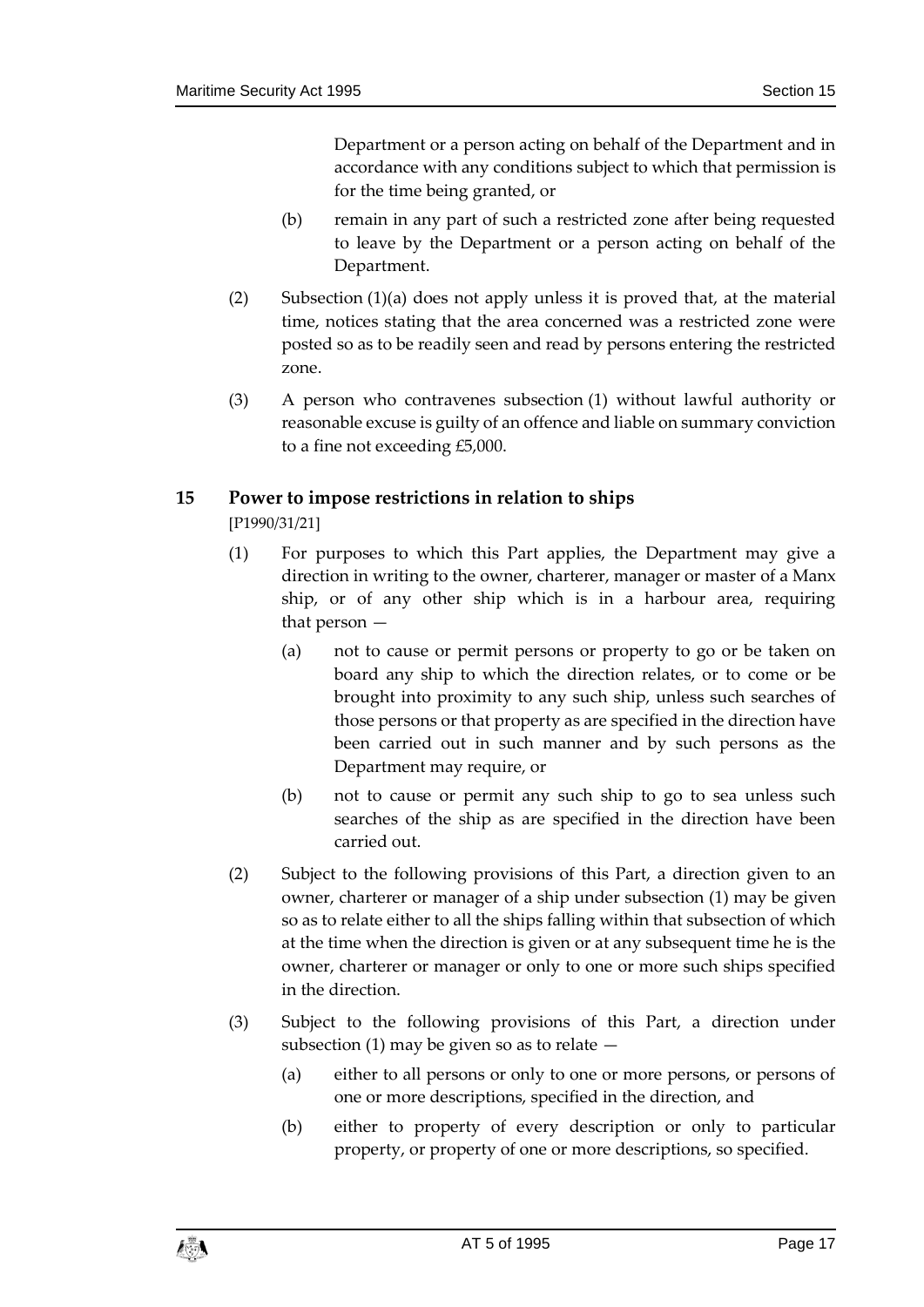- (4) Subject to the following provisions of this Part, any direction given under this section to any person not to cause or permit anything to be done shall be construed as requiring him to take all such steps as in any particular circumstances are practicable and necessary to prevent that thing from being done.
- (5) A direction may be given under this section to a person appearing to the Department to be about to become such a person as is mentioned in subsection (1), but a direction given to a person by virtue of this subsection shall not take effect until he becomes a person so mentioned and, in relation to a direction so given, the preceding provisions of this section shall apply with the necessary modifications.
- (6) Any person who, without reasonable excuse, fails to comply with a direction given to him under this section is guilty of an offence and liable —
	- (a) on summary conviction, to a fine not exceeding  $£5,000;$
	- (b) on conviction on information, to a fine or to imprisonment for a term not exceeding 2 years or to both.
- (7) Where a person is convicted of an offence under subsection (6), then, if without reasonable excuse the failure in respect of which he was convicted is continued after the conviction, he is guilty of a further offence and liable on summary conviction to a fine not exceeding £200 for each day on which the failure continues.

### <span id="page-17-0"></span>**16 General power to direct measures to be taken for purposes to which Part II applies**

[P1990/31/24]

- (1) Subsection (2) applies to  $-$ 
	- (a) any person who is the owner, charterer or manager of one or more ships which —
		- (i) are Manx ships, or
		- (ii) are in a harbour area,
	- (b) any person who carries on harbour operations in a harbour area, and
	- (c) any person who is permitted to have access to a restricted zone of a harbour area for the purposes of the activities of a business carried on by him.
- (2) Subject to the following provisions of this section, the Department may give a direction in writing to any person to whom this subsection applies requiring him to take such measures for purposes to which this Part applies as are specified in the direction —
	- (a) in the case of a direction given to a person as the owner, charterer or manager of a ship, in respect of all the ships falling within

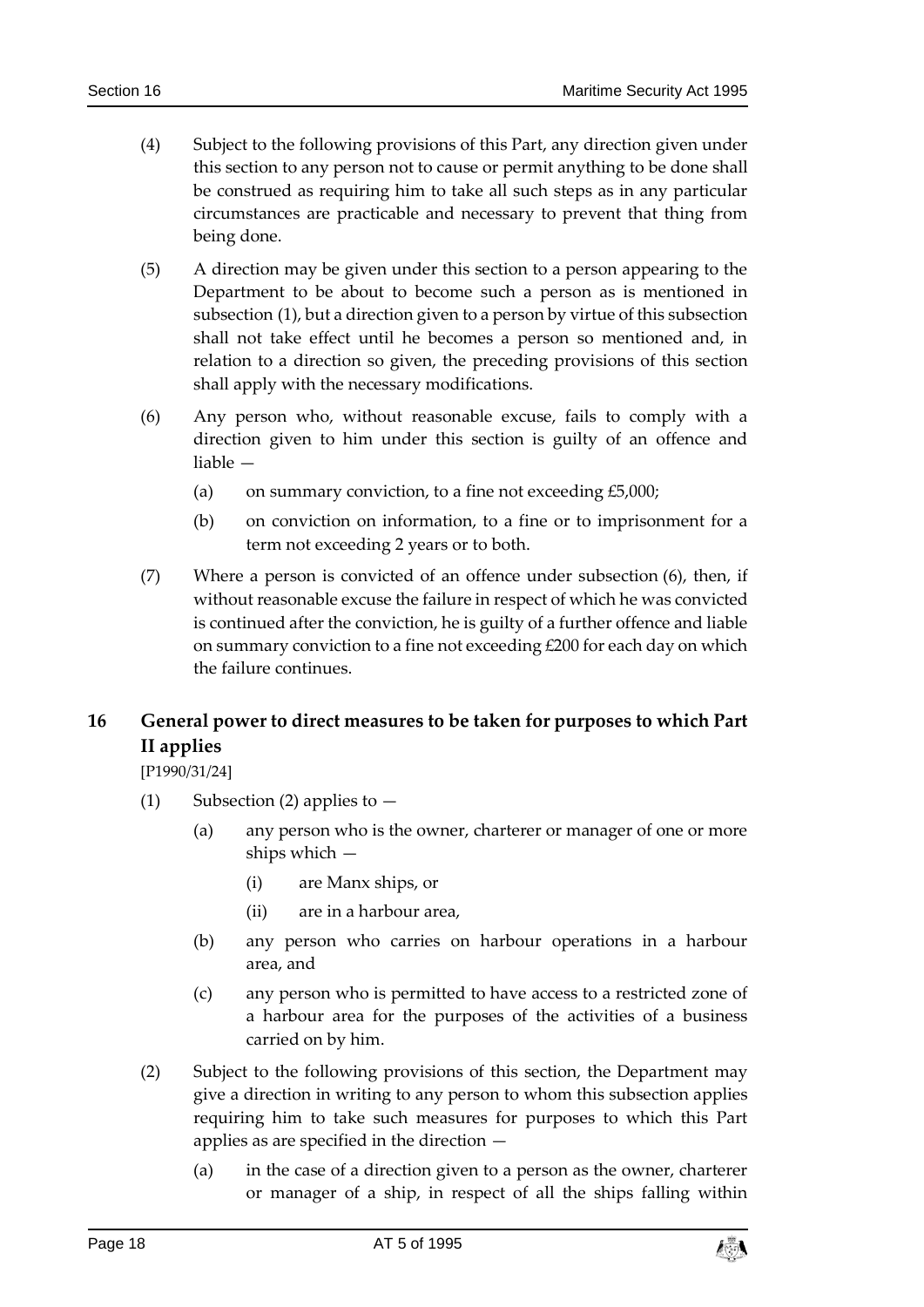subsection (1)(a) of which (at the time when the direction is given or at any subsequent time) he is the owner, charterer or manager, or in respect of any such ships specified in the direction,

- (b) in the case of a direction given to a person as a person falling within subsection (1)(b), in respect of the harbour operations carried on by him, and
- (c) in the case of a direction given to a person as a person who is permitted to have access to a restricted zone as mentioned in subsection (1)(c), in respect of such activities carried on by that person in that zone as are specified in the direction.
- (3) Without prejudice to the generality of subsection (2), the measures to be specified in a direction given under this section to any person to whom that subsection applies may include the provision by that person of persons charged with the duty (at such times as may be specified in the direction) —
	- (a) where the direction is given to a person as the owner, charterer or manager of ships, of guarding the ships against acts of violence,
	- (b) where the direction is given to a person as falling within subsection (1)(b), of guarding against acts of violence any ship in the harbour area which is for the time being under his control, or
	- (c) where the direction is given to a person as falling within subsection  $(1)(c)$ , of guarding any ship which is for the time being under his control,

for purposes to which this Part applies.

- (4) A direction given under this section may be either of a general or of a specific character, and may require any measures specified in the direction to be taken at such time or within such period as may be so specified.
- (5) A direction under this section
	- (a) shall not require any search (whether of persons or of property),
	- (b) shall not require the modification or alteration of any ship, or of any of its apparatus or equipment, or the installation or carriage of additional apparatus or equipment, or prohibit any ship from being caused or permitted to go to sea without some modification or alteration of the ship or its apparatus or equipment or the installation or carriage of additional apparatus or equipment, and
	- (c) shall not require a building or other works to be constructed, executed, altered, demolished or removed on land within the harbour area.
- (6) A direction may be given under this section to a person appearing to the Department to be about to become a person to whom subsection (2) applies, but a direction given to a person by virtue of this subsection shall not take effect until he becomes a person to whom subsection (2) applies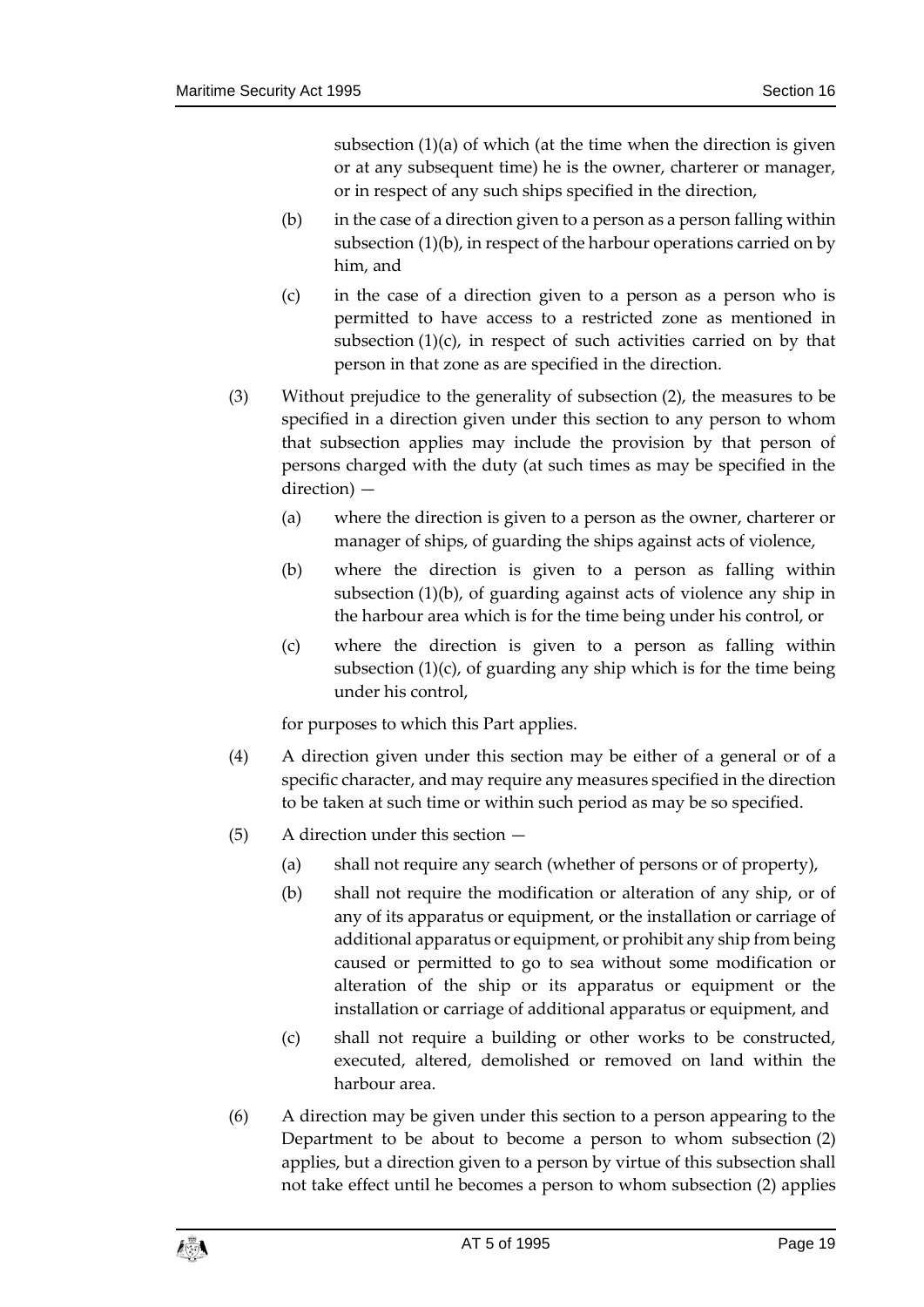and, in relation to a direction so given, the preceding provisions of this section shall apply with the necessary modifications.

- (7) Any person who without reasonable excuse, fails to comply with a direction given to him under this section, commits an offence and is liable —
	- (a) on summary conviction, to a fine not exceeding  $£5,000;$
	- (b) on conviction on information, to a fine or to imprisonment for a term not exceeding 2 years or to both.
- (8) Where a person is convicted of an offence under subsection (7), then, if without reasonable excuse the failure in respect of which he was convicted is continued after the conviction, he is guilty of a further offence and liable on summary conviction to a fine not exceeding £200 for each day on which the failure continues.

*Supplemental provisions with respect to directions*

## <span id="page-19-1"></span><span id="page-19-0"></span>**17 Limitations on scope of directions under sections 15 and 16**

[P1990/31/26]

- (1) A direction shall not have effect in relation to any ship used in naval, customs or police service.
- (2) A direction shall not have effect in relation to any ship which is registered outside the Island and of which the owner is the Government of a country outside the Island, or is a department or agency of such a Government, except at a time when any such ship is being used for commercial purposes or is for the time being allocated by that Government, department or agency for such use.
- (3) A direction shall not be construed as requiring or authorising the person to whom the direction was given, or any person acting as his employee or agent, to do anything which, apart from the direction, would constitute an act of violence; but nothing in this subsection shall restrict the use of such force as is reasonable in the circumstances (whether at the instance of the person to whom the direction was given or otherwise) by an authorised person.
- (4) In so far as a direction requires anything to be done or not done at a place outside the Island —
	- (a) it shall not have effect except in relation to Manx ships, and
	- (b) it shall not have effect so as to require anything to be done or not done in contravention of any provision of the law (whether civil or criminal) in force at that place, other than any such provision relating to breach of contract.
- (5) In so far as a direction given to any person mentioned in section  $16(1)(b)$ or (c) requires any measure (other than a building or other works to be

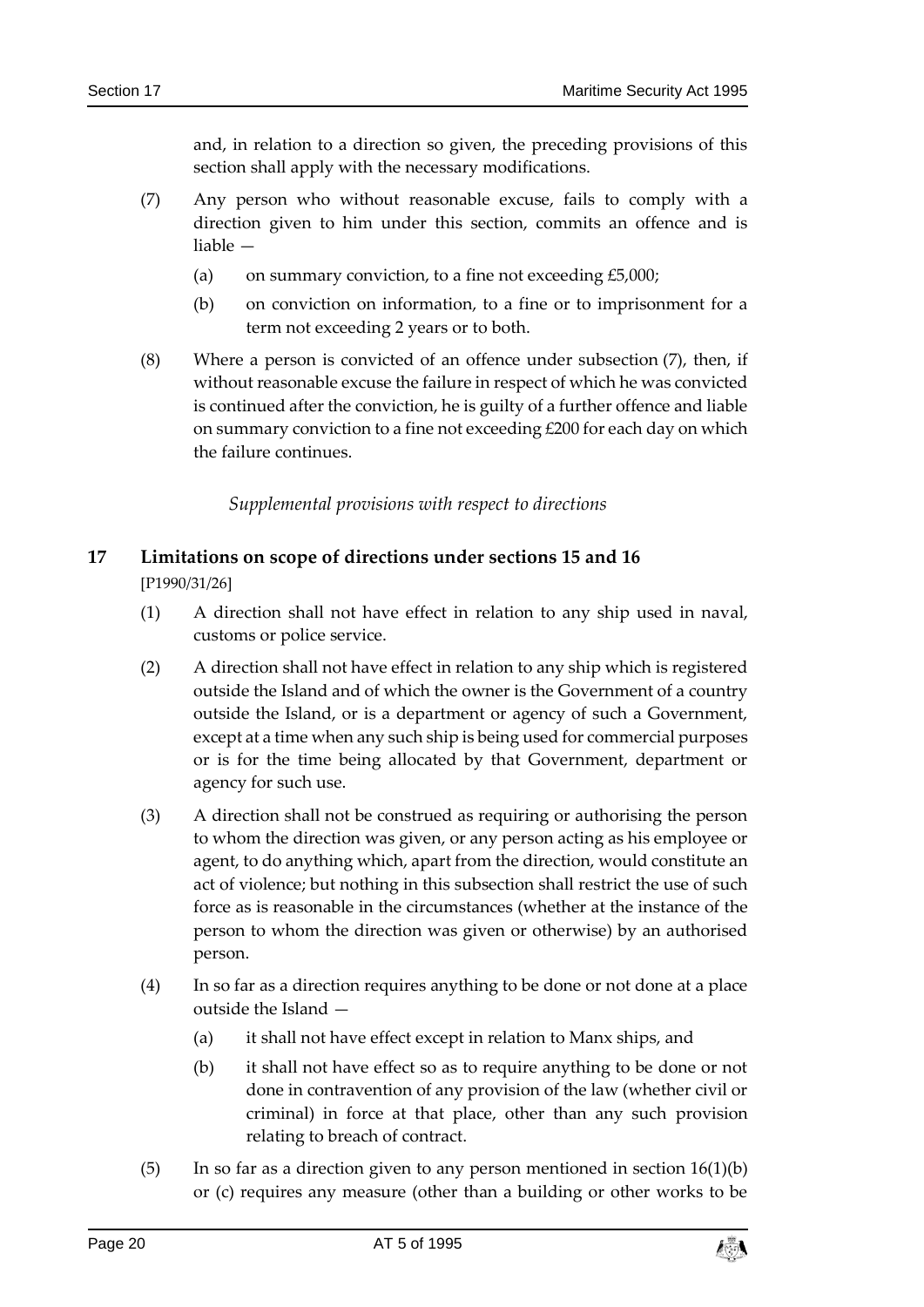constructed, executed, altered, demolished or removed on land outside the harbour area) to be taken on such land, the direction shall not confer on the person to whom it is given any rights as against a person having —

- (a) an interest in that land, or
- (b) a right to occupy that land; or
- (c) a right restrictive of its use;

and accordingly, the direction shall not be construed as requiring the person to whom it is given to do anything which would be actionable at the suit or instance of a person having such interest or right in his capacity as a person having that interest or right.

- (6) Nothing in this section shall be construed as derogating from any exemption or immunity of the Crown in relation to the provisions of this Part.
- (7) In this section "direction" means a direction under section 15 or 16.

### <span id="page-20-0"></span>**18 General or urgent directions under sections 15 and 16**

[P1990/31/27]

- (1) A direction given to any person under section 15 or 16 need not be addressed to that particular person, but may be framed in general terms applicable to all persons to whom such a direction may be given or to any class of such persons to which that particular person belongs.
- (2) If it appears to the Department that an exception from any direction given under any of those sections is required as a matter of urgency in any particular case it may, by a notification given (otherwise than in writing) to the person for the time being subject to the direction, authorise that person to disregard the requirements of the direction —
	- (a) in relation to such ships or class of ships, in relation to such harbour area or part of a harbour area, in relation to such land outside a harbour area, in relation to such activities or in relation to such persons or property or such description of persons or property, and
	- (b) on such occasion or series of occasions, or for such period,

as it may specify; and the direction shall have effect in that case subject to any exceptions so specified.

- (3) Any notification given to any person under subsection (2) with respect to any direction shall cease to have effect (if it has not already done so) —
	- (a) if a direction in writing is subsequently given to that person varying or revoking the original direction, or
	- (b) if no such direction in writing is given within the period of 30 days beginning with the date on which the notification was given, at the end of that period.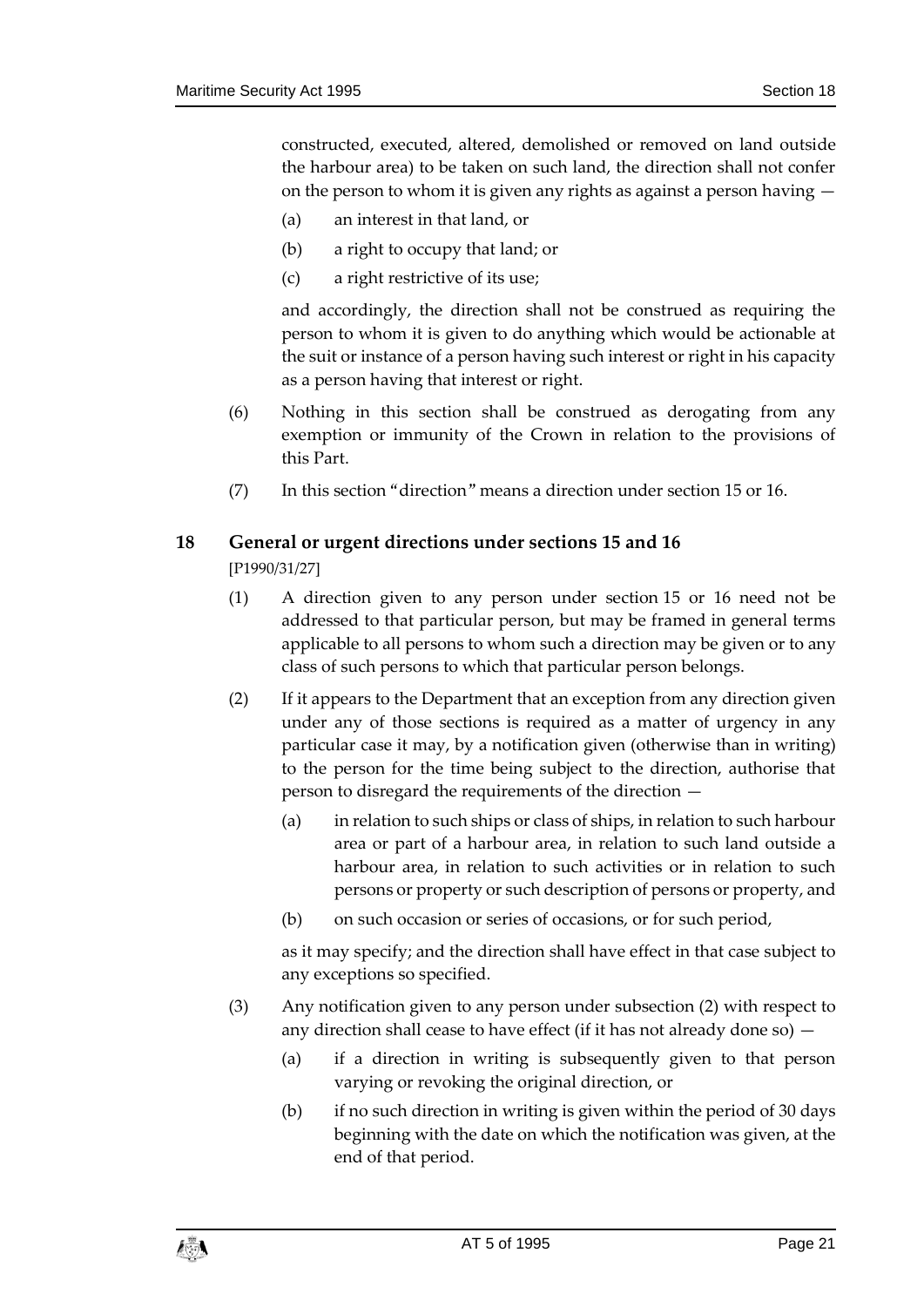- (4) Any notification given under subsection (2) shall be regarded as given to the person to whom it is directed if it is given  $-$ 
	- (a) to any person authorised by that person to receive any such direction or notification,
	- (b) where that person is a body corporate, to the secretary, clerk or similar officer of the body corporate, and
	- (c) in any other case, to anyone holding a comparable office or position in that person's employment.

### <span id="page-21-0"></span>**19 Operation of directions under Part II in relation to rights and duties under other laws**

[P1990/31/34]

- (1) In subsections (2) to (4), references to a direction are references to a direction under section 15 or 16 as the direction has effect subject to any limitation imposed on its operation —
	- (a) by section 17, or
	- (b) by any exemption or immunity of the Crown;

and any reference in those subsections to compliance with a direction is a reference to compliance with it subject to any limitation so imposed.

- (2) In so far as a direction requires anything to be done or not done in the Island, the direction shall have effect notwithstanding anything contained in any contract (whether an Isle of Man contract or not) or contained in, or having effect by virtue of, any other Act or any rule of law; and accordingly no proceedings (whether civil or criminal) shall lie against any person in any court in the Island by reason of anything done or not done by him or on his behalf in compliance with a direction.
- (3) In so far as a direction requires anything to be done or not done at a place outside the Island, the direction shall have effect notwithstanding anything contained in any contract (whether an Isle of Man contract or not); and accordingly, where a direction is inconsistent with anything in such a contract, it shall (without prejudice to any proceedings in a court other than a court in the Island) be construed as requiring compliance with the direction notwithstanding that compliance would be in breach of that contract.
- (4) No proceedings for breach of contract shall lie against any person in a court in the Island by reason of anything done or not done by him or on his behalf at a place outside the Island in compliance with a direction, if the contract in question is an Isle of Man contract.
- (5) In this section "Isle of Man contract" means a contract which is either expressed to have effect in accordance with the law of the Isle of Man or (not being so expressed) is a contract the law applicable to which is the law of the Isle of Man.

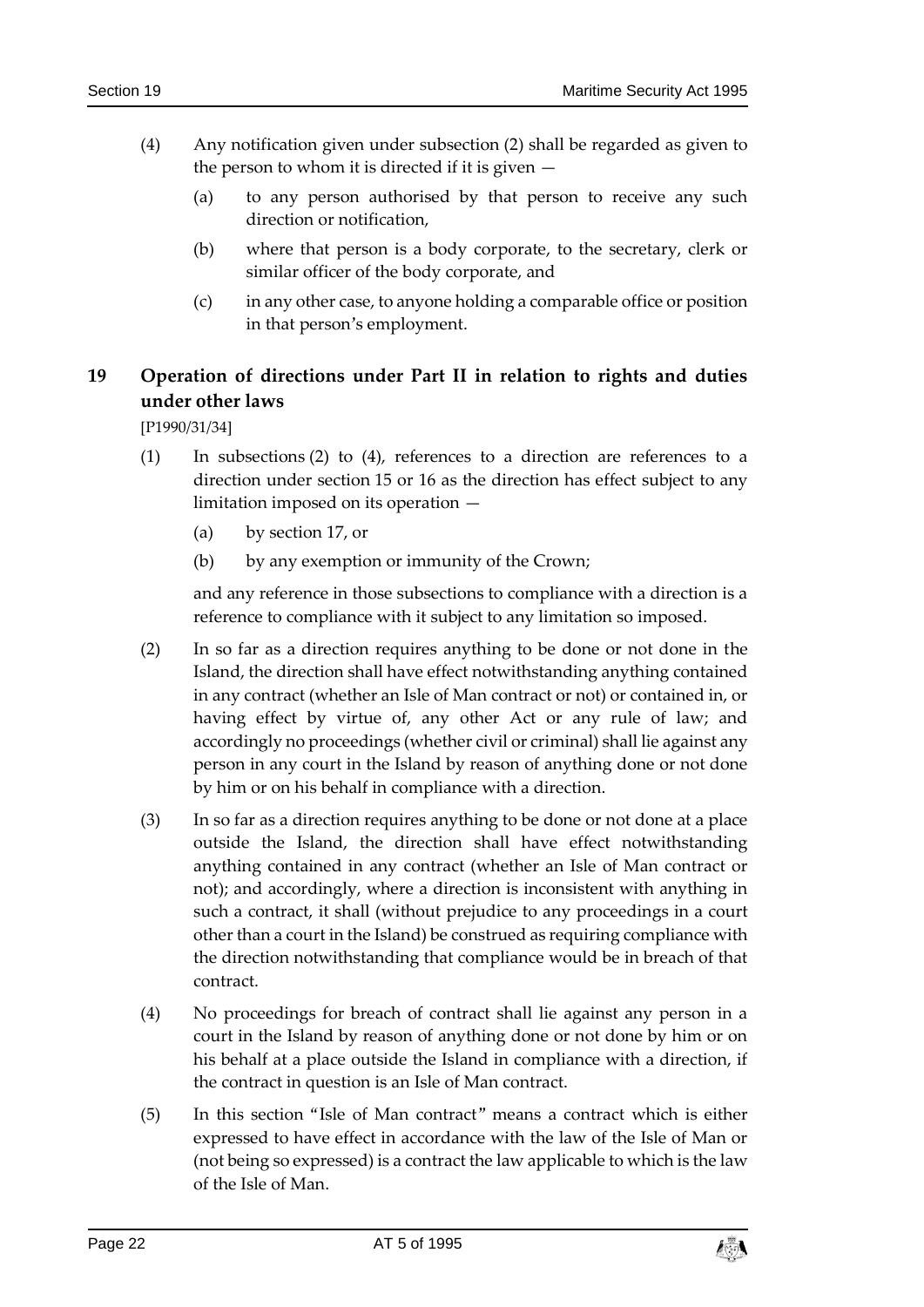### <span id="page-22-0"></span>**20 Detention of ships**

[P1990/31/35]

- (1) Where the Department is satisfied that the owner, charterer, manager or master of a ship has failed to comply with a direction given to him under section 15 or 16 in respect of that ship, and the Department certifies in writing to that effect, stating particulars of the non-compliance, the ship may be detained by an authorised person or other officer until the Department otherwise directs.
- (2) The Department shall deliver the certificate to the authorised person or the officer detaining the ship.
- <span id="page-22-1"></span>(3) On detaining the ship, the authorised person or other officer shall deliver to the master of the ship a copy of the certificate.

*Offences relating to security of ships and harbour areas*

### <span id="page-22-2"></span>**21 False statements relating to baggage, cargo etc**

[P1990/31/37]

- (1) Subject to subsection (3), a person commits an offence if, in answer to a question which —
	- (a) relates to any baggage, cargo or stores (whether belonging to him or to another) that is or are intended for carriage by sea —
		- (i) by a Manx ship, or
		- (ii) by any other ship to or from the Island, and
	- (b) is put to him for purposes to which this Part applies  $-$ 
		- (i) by any of the persons mentioned in subsection (2), or
		- (ii) by any employee or agent of such a person in his capacity as employee or agent,

he makes a statement which he knows to be false in a material particular, or recklessly makes a statement which is false in a material particular.

- (2) The persons referred to in subsection  $(1)(b)$  are  $-$ 
	- (a) the Department;
	- (b) an authorised person;
	- (c) the owner, charterer or manager of any ship, and
	- (d) any person who
		- (i) is permitted to have access to a restricted zone of a harbour area for the purposes of the activities of a business carried on by him, and
		- (ii) has control in that restricted zone over the baggage, cargo or stores to which the question relates.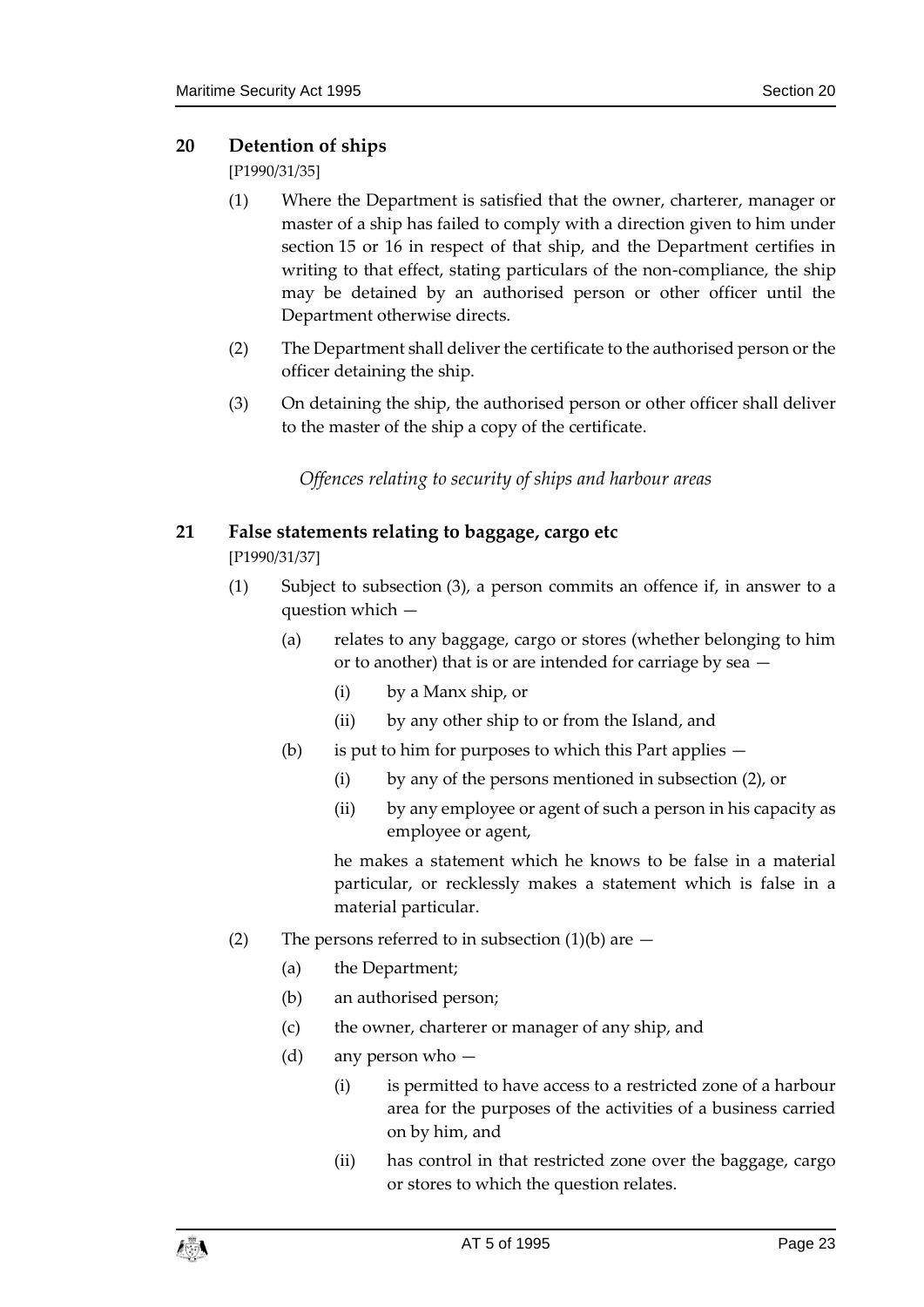- (3) A person guilty of an offence under subsection (1) is liable on summary conviction to a fine not exceeding £5,000.
- $(4)$  In this section  $-$

"cargo" includes mail;

- "ships" does not include a ship in naval, customs or police service; and
- "stores" means any goods intended for sale or use in a ship, including fuel and spare parts and other articles of equipment, whether or not for immediate fitting.

### <span id="page-23-0"></span>**22 False statements in connection with identity documents**

[P1990/31/38]

- (1) Subject to subsection (4), a person commits an offence if  $-$ 
	- (a) for the purpose of, or in connection with, an application made by him or another for the issue of an identity document to which this subsection applies, or
	- (b) in connection with the continued holding by him or another of any such document which has already been issued,

he makes to any of the persons specified in subsection (3), to any employee or agent of such a person or to a constable, a statement which he knows to be false in a material particular, or recklessly makes to any of those persons, to any such employee or agent or to a constable, a statement which is false in a material particular.

- (2) Subsection (1) applies to any identity document which is to be or has been issued by any of the persons specified in subsection (3) in accordance with arrangements the maintenance of which is required by a direction given by the Department under section 16.
- (3) The persons referred to in subsection (1) are
	- (a) the owner, charterer or manager of any ship, and
	- (b) any person who is permitted to have access to a restricted zone of a harbour area for the purposes of the activities of a business carried on by him.
- (4) A person guilty of an offence under subsection (1) is liable on summary conviction to a fine not exceeding £5,000.

### <span id="page-23-1"></span>**23 Offences relating to authorised persons**

[P1990/31/40]

- (1) A person who
	- (a) intentionally obstructs an authorised person acting in the exercise of a power conferred on him by or under this Part, or
	- (b) falsely pretends to be an authorised person,

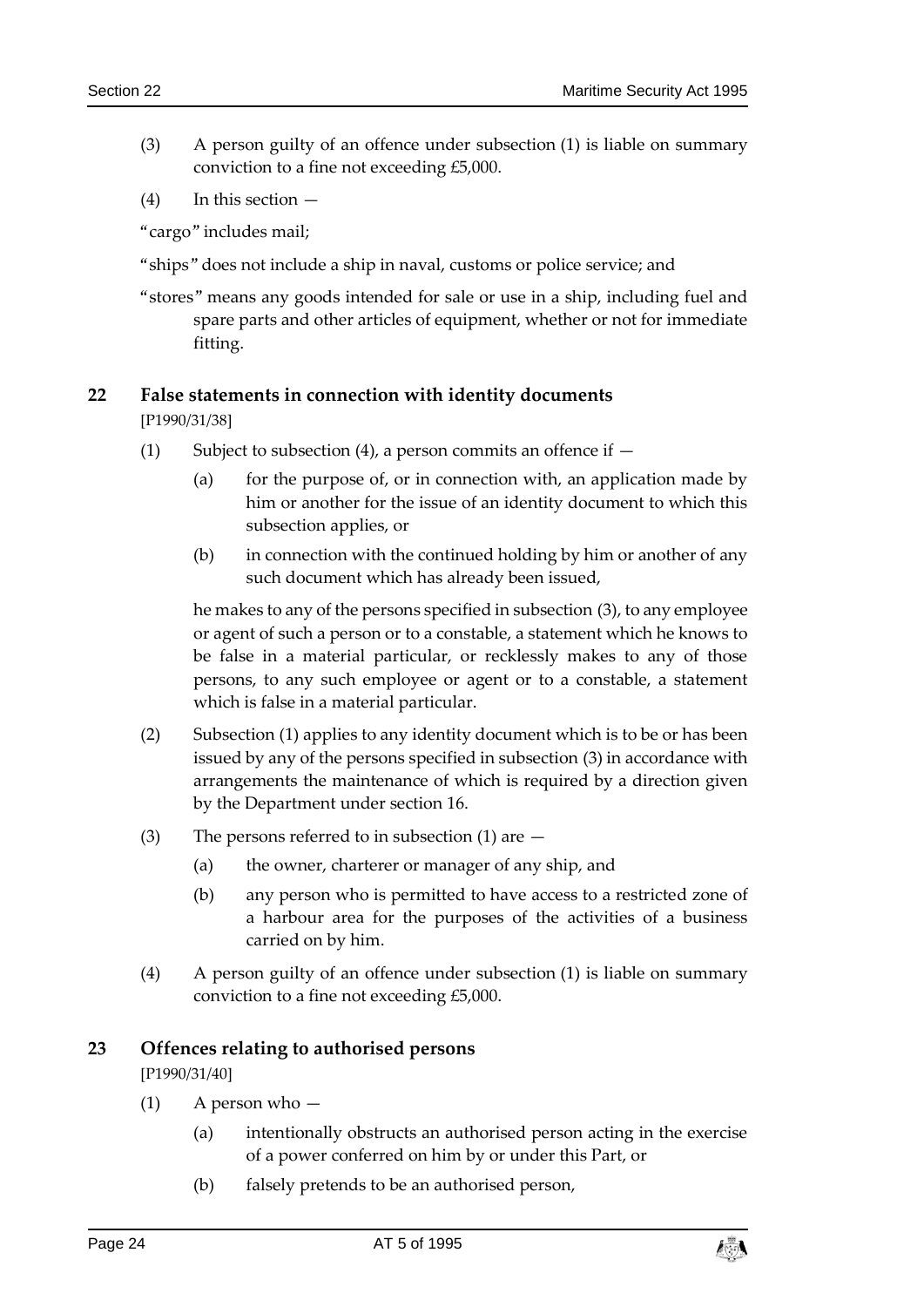commits an offence.

- (2) A person guilty of an offence under subsection  $(1)(a)$  is liable  $-$ 
	- (a) on summary conviction, to a fine not exceeding  $£5,000;$
	- (b) on conviction on information, to a fine or to imprisonment for a term not exceeding 2 years or to both.
- <span id="page-24-0"></span>(3) A person guilty of an offence under subsection  $(1)(b)$  is liable on summary conviction to a fine not exceeding £5,000.

### *Reporting of certain occurrences*

### <span id="page-24-1"></span>**24 Duty to report certain occurrences**

[P1990/31/42]

- (1) For purposes to which this Part applies, the Department may by regulations require such persons as are specified in the regulations to make a report to it, in such manner and within such period as are so specified, of any occurrence of a description so specified.
- (2) Before making any regulations under this section, the Department shall consult organisations appearing to it to represent persons affected by the proposed regulations.
- (3) Regulations under this section may
	- (a) provide that any person who, in making a report required by the regulations, makes a statement which he knows to be false in a material particular, or recklessly makes a statement which is false in a material particular, is to be guilty of an offence and liable —
		- (i) on summary conviction, to a fine not exceeding  $£5,000;$
		- (ii) on conviction on information, to a fine or to imprisonment for a term not exceeding 2 years or to both; and
	- (b) provide for persons to be guilty of an offence in such other circumstances as may be specified in the regulations and to be liable on summary conviction to a fine not exceeding £5,000.
- (4) Regulations under this section may require the reporting of occurrences taking place outside the Island only if those occurrences relate to Manx ships.
- (5) Regulations under this section shall not come into operation unless they are approved by Tynwald.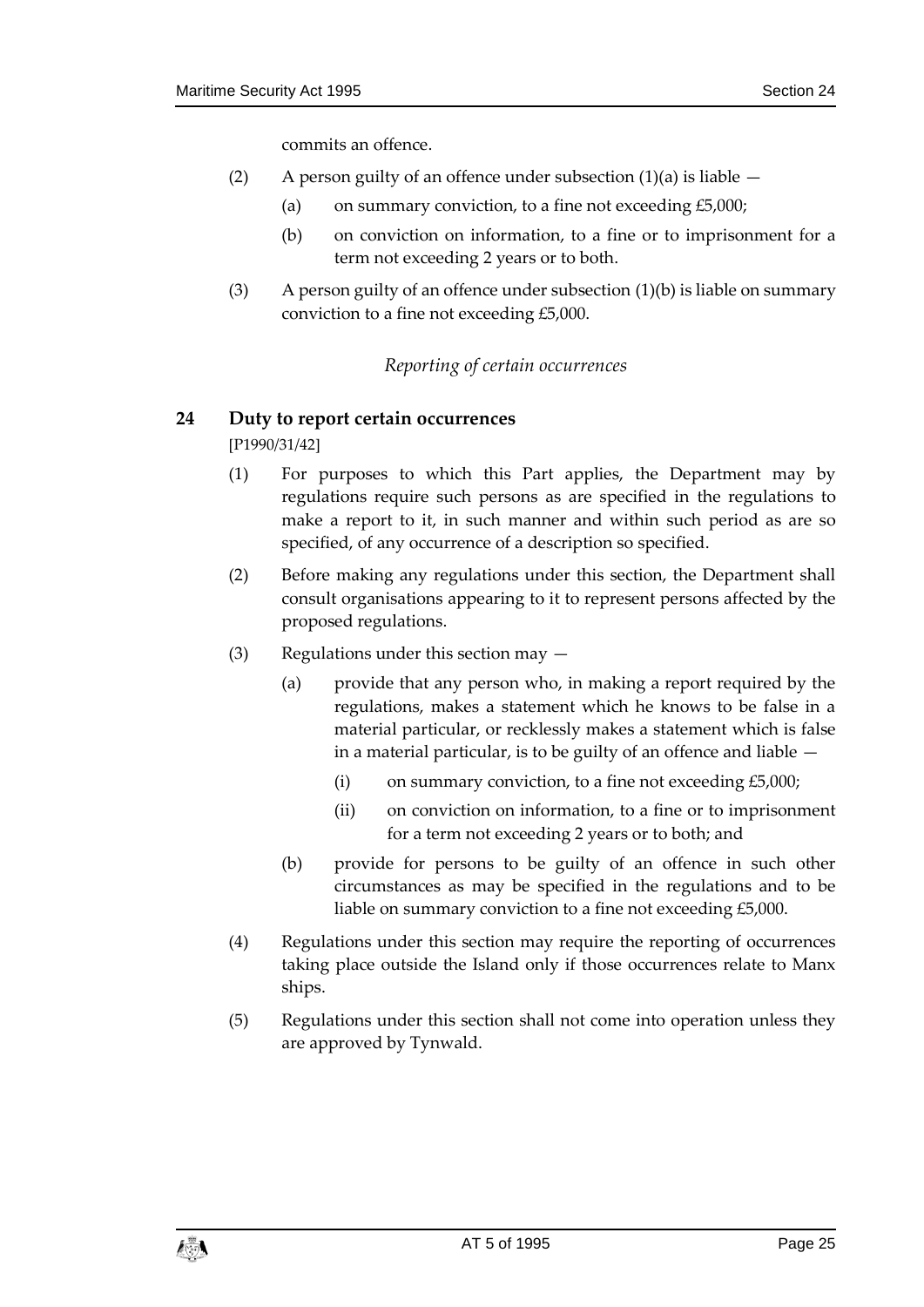### *General supplemental provisions*

#### <span id="page-25-1"></span><span id="page-25-0"></span>**25 Service of documents**

[P1990/31/45]

- (1) This section has effect in relation to any notice, any document containing a direction and any other document authorised or required by any provision of this Part to be served on or given to any person.
- (2) Any such document may be given to or served on any person
	- (a) by delivering it to him, or
	- (b) by leaving it at his proper address, or
	- (c) by sending it by post to him at that address, or
	- (d) by sending it to him at that address by telex or other similar means which produce a document containing the text of the communication.
- (3) Any such document may, in the case of a body corporate, be given to or served on the secretary, clerk or similar officer of that body.
- (4) For the purposes of this section and Part 4, Division 5 of the *Interpretation Act 2015* (service of documents) in its application to this section, the proper address of any person to whom or on whom any document is to be given or served is his usual or last known address or place of business (whether in the Island or elsewhere), except that in the case of a body corporate or its secretary, clerk or similar officer it shall be the address of the registered or principal office of that body in the Island (or, if it has no office in the Island, of its principal office, wherever it may be).**<sup>4</sup>**
- (5) In the case of a person registered under any of the Island registration provisions as the owner of any ship so registered, the address for the time being recorded in relation to him in the register in which the ship is registered shall also be treated for the purposes of this section and Division 5 of Part 4 of the *Interpretation Act 2015* as his proper address.**<sup>5</sup>**
- (6) If the person to or on whom any document mentioned in subsection (1) is to be given or served has notified the Department of an address within the Island, other than an address determined under subsection (4) or (5), as the one at which he or someone else on his behalf will accept documents of the same description as that document, that address shall also be treated for the purposes of this section and Division 5 of Part 4 of the *Interpretation Act 2015* as his proper address. **6**
- (7) Any document mentioned in subsection (1) shall, where there are 2 or more owners registered under any of the Island registration provisions, be treated as duly served on each of those owners —
	- (a) in the case of a ship in relation to which a representative person is for the time being registered under the *Merchant Shipping Registration Act 1991*, if served on that person, and

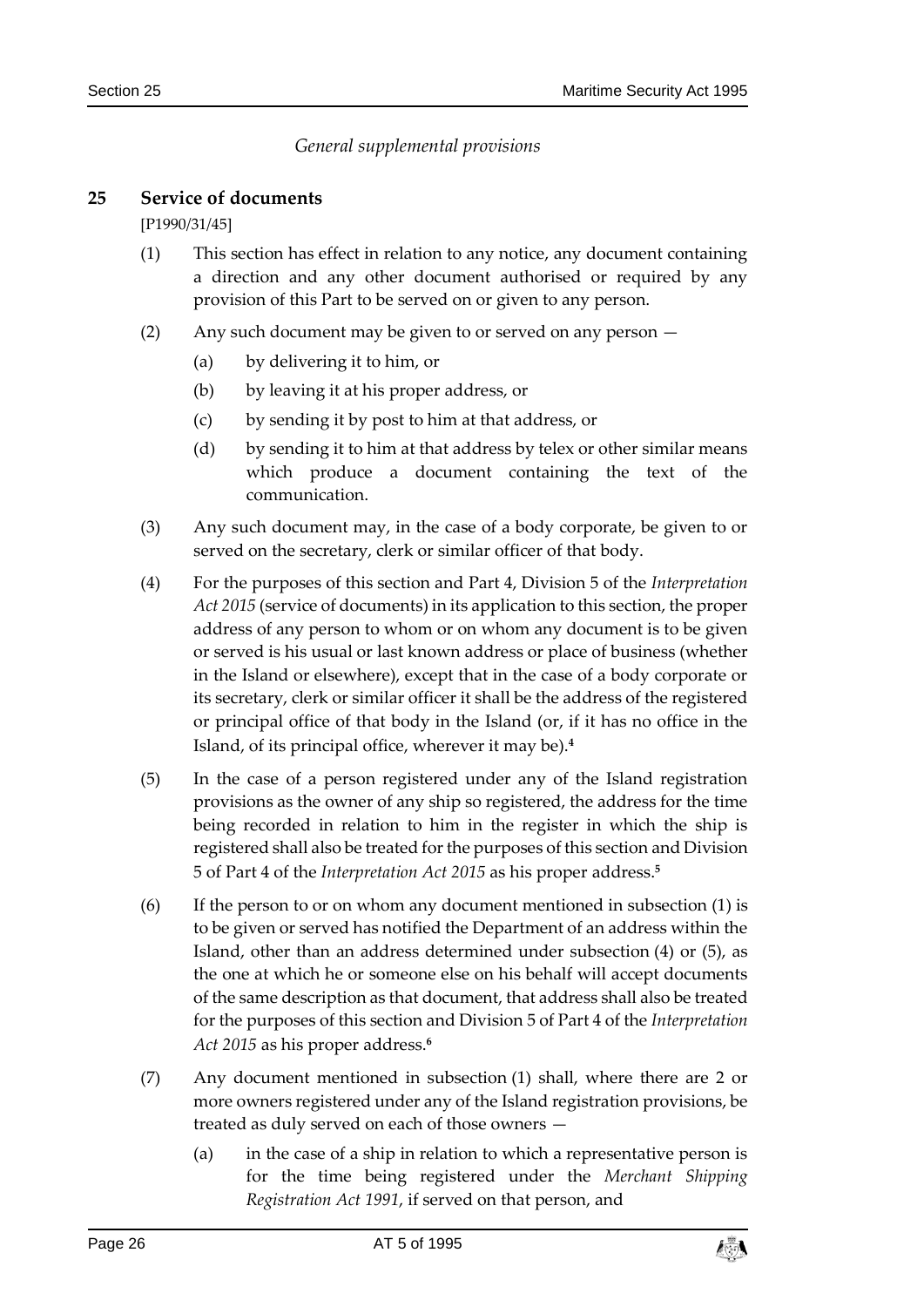- (b) in the case of any other ship, if served on any one of the registered owners.
- (8) Where any document mentioned in subsection (1) is to be served on the master of a ship, it shall be treated as duly served if it is left on board that ship with the person being or appearing to be in command or charge of the ship.
- (9) In this section "the Island registration provisions" means the *Merchant Shipping Registration Act 1991*.

### <span id="page-26-0"></span>**26 Interpretation of Part II**

[P1990/31/46]

 $(1)$  In this Part  $-$ 

"**act of violence**" shall be construed in accordance with section 10(2);

- "**article**" includes any substance, whether in solid or liquid form or in the form of a gas or vapour;
- "**authorised person**" has the meaning given by section 11(2);

"**employee**", in relation to a body corporate, includes officer;

"**explosive**" means any article manufactured for the purpose of producing a practical effect by explosion, or intended for that purpose by a person having the article with him;

"**firearm**" includes an air gun or air pistol;

"**harbour**" has the same meaning as in the *Harbours Act 2010*; **7**

"**harbour area**" has the meaning given by section 10(3);

"**harbour operations**" means —

- (a) the marking or lighting of a harbour or any part thereof;
- (b) the berthing or dry docking of a ship;
- (c) the warehousing, sorting, weighing or handling of goods on harbour land or at a wharf;
- (d) the movement of goods or passengers within the limits within which the person engaged in improving, maintaining or managing a harbour has jurisdiction or on harbour land;
- (e) in relation to a harbour (which expression for the purposes of this paragraph does not include a wharf) —
	- (i) the towing, or moving of a ship which is in or is about to enter or has recently left the harbour;
	- (ii) the loading or unloading of goods, or embarking or disembarking of passengers, in or from a ship which is in the harbour or the approaches thereto;
	- (iii) the lighterage or handling of goods in the harbour; and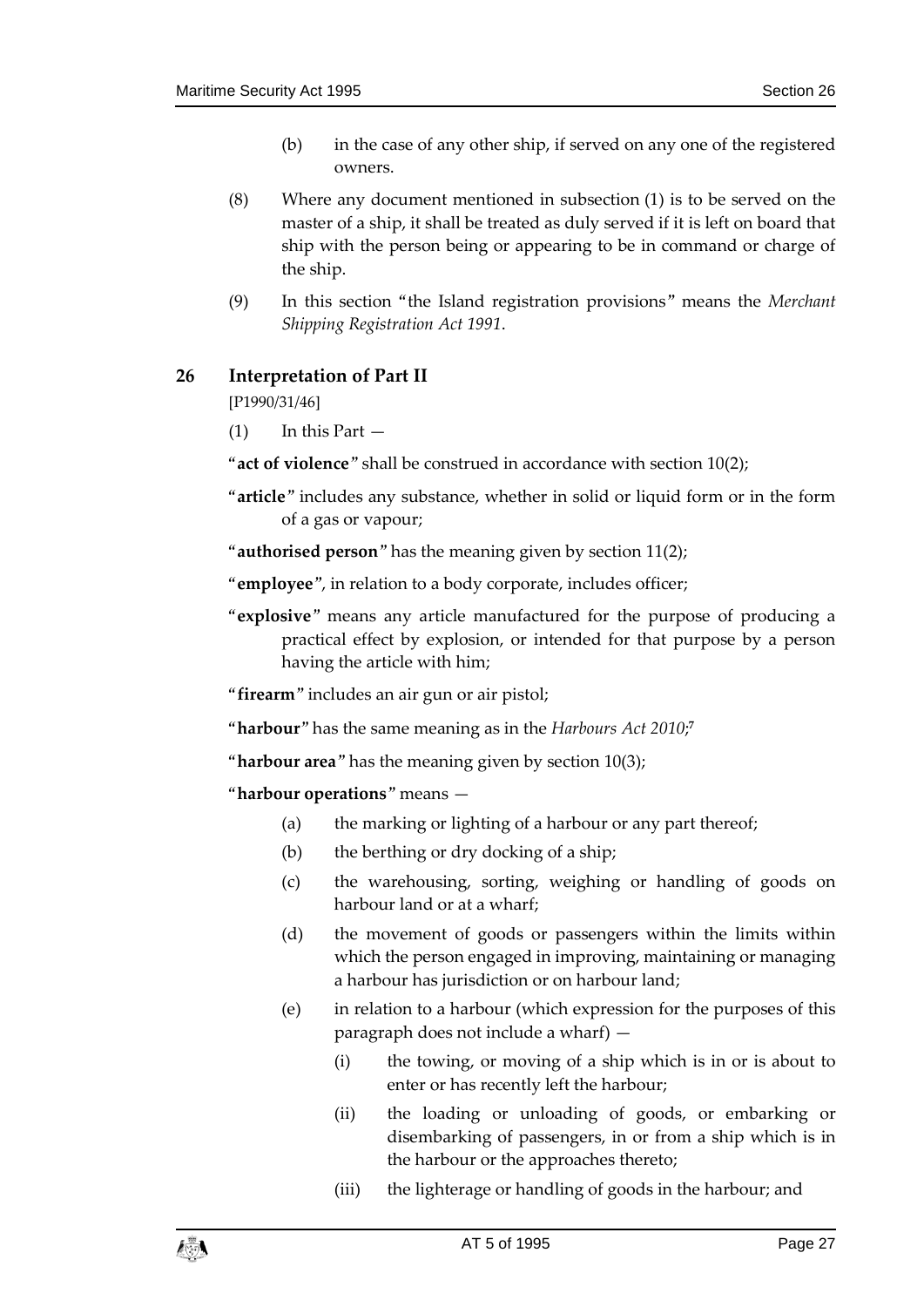- (f) in relation to a wharf,  $-$ 
	- (i) the towing or moving of a ship to or from the wharf;
	- (ii) the loading or unloading of goods, or the embarking or disembarking of passengers, at the wharf in or from a ship;

"**Manx ship**" means a ship which —

- (a) is registered in the Island under the *Merchant Shipping Registration Act 1991*; or
- (b) is not registered under the law of any country and
	- $(i)$  is owned by a person who is resident in the Island or a body corporate which is incorporated in the Island; and
	- (ii) is entitled to be registered in the Island under Part I of the *Merchant Shipping Registration Act 1991*;

"**master**" has the same meaning as in section 7;

"**measures**" (without prejudice to the generality of that expression) includes the institution or modification, and the supervision and enforcement, of any practice or procedure;

"**naval service**" includes military and air force service;

- "**owner**", in relation to a ship registered in the Island or in any other country, means registered owner;
- "**property**" includes any land, buildings or works, any ship or vehicle and any baggage, cargo or other article of any description;
- "**restricted zone**", in relation to a harbour area, means any part of the harbour area designated under section 13 or, where the whole of the harbour area is so designated, that area; and
- "**ship**" includes hovercraft and every other description of vessel used in navigation.
- (2) Any power to give a direction under any provision of this Part includes power to revoke or vary any such direction by a further direction.
- (3) For the purposes of this Part a person is permitted to have access to a restricted zone of a harbour area if he is permitted to enter that zone or if arrangements exist for permitting any of his employees or agents to enter that zone.

### **PART III – MISCELLANEOUS AND GENERAL**

#### <span id="page-27-1"></span><span id="page-27-0"></span>**27 Interpretation**

In this  $Act -$ 

"**country**" includes territory;

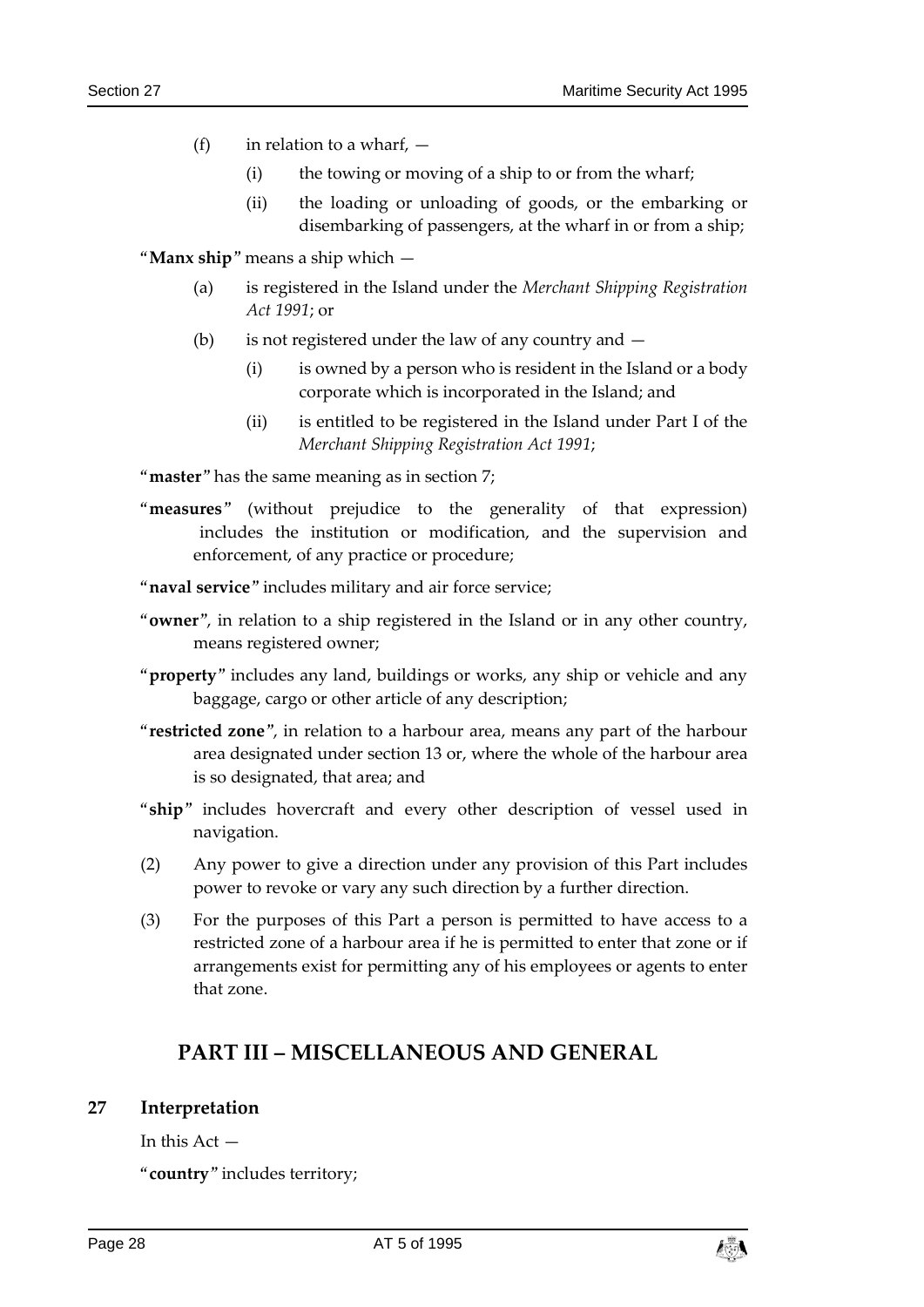"**constable**" includes any person having the powers and privileges of a constable;

"**Department**" means the Department of Infrastructure.**<sup>8</sup>**

### <span id="page-28-0"></span>**28 Offences**

[P1990/31/16 and 50]

- (1) Proceedings for an offence under this Act shall not be instituted except by, or with the consent of, the Attorney General.
- (2) Where an offence under this Act (including any provision of Part II as applied by regulations made under section 19) has been committed by a body corporate and is proved to have been committed with the consent or connivance of, or to be attributable to any neglect on the part of, any director, manager, secretary or other similar officer of the body corporate, or any person who was purporting to act in any such capacity, he as well as the body corporate shall be guilty of that offence and shall be liable to be proceeded against and punished accordingly.
- (3) Where the affairs of a body corporate are managed by its members, subsection (2) shall apply in relation to the acts and defaults of a member in connection with his functions of management as if he were a director of the body corporate.

### <span id="page-28-1"></span>**29 Expenses**

### [P1990/31/52]

There shall be paid out of money provided by Tynwald any expenses of the Department under this Act and any increase attributable to this Act in the sums so payable under any other Act.

### <span id="page-28-2"></span>**30 Short title, commencement and extent**

- (1) This Act may be cited as the Maritime Security Act 1995.
- (2) This Act shall come into operation on such day as the Department may by order appoint and different days may be so appointed for different provisions or different purposes.**9**